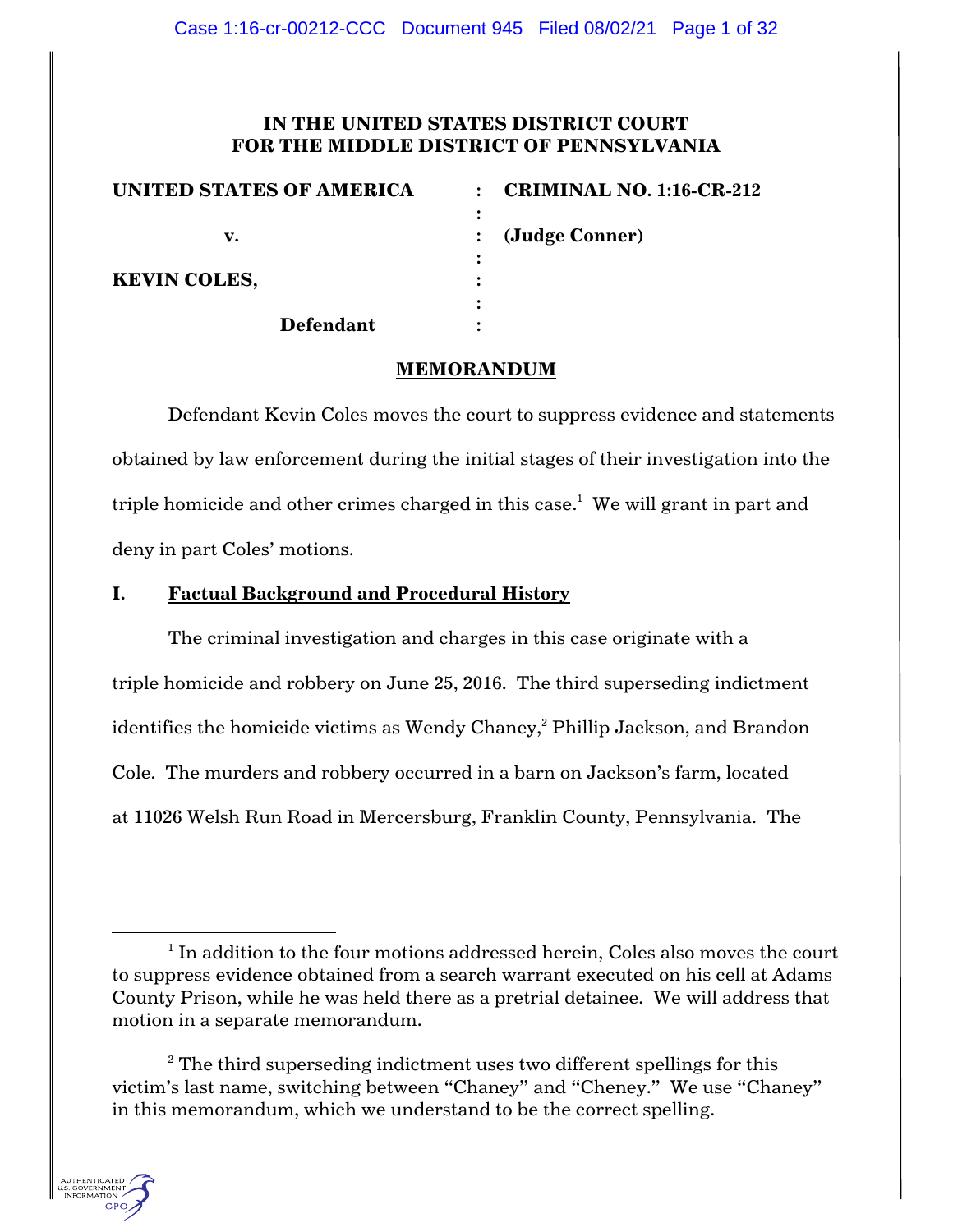alleged events leading up to the triple homicide and robbery have been detailed in the court's prior opinions in this case and are incorporated herein by reference.

Relevant here, on June 30, 2016, Franklin County Court of Common Pleas Judge Angela R. Krom granted two applications filed by the District Attorney of Franklin County seeking to collect information from Coles' cell phone. The first order, issued under 18 PA. CONS. STAT. § 5743, required listed telecommunications providers to disclose records for Coles' cell phone for the past 90 days including, *inter alia*, call detail records for incoming and outgoing calls and text messages, internet and data usage, historical cell-site location information ("CSLI"), text message content, and subscriber information for phone numbers interacting with Coles' phone. (See Doc. 821-1 at 8-12). The second order, issued under 18 PA. CONS. STAT. § 5773, authorized disclosure of 30 days of historical CSLI and 60 days of realtime CSLI for Coles' phone. (See Doc. 823-2 at 6-12). We refer to these orders as the Section 5743 order and Section 5773 order, respectively.

At some point during their investigation, law enforcement learned that Coles was wanted on an arrest warrant issued by the New York State Division of Parole on July 10, 2015. (See Doc. 811-1; 7/18/17 Tr. 10:20-11:16, 12:3-13, 26:2-27:2). Using real-time CSLI collected under the Section 5773 order, the Maryland State Police fugitive apprehension team, in conjunction with local police, tracked Coles to a Days Inn hotel in Hagerstown, Maryland, where he was arrested, searched, and taken into custody on the New York state parole warrant. See United States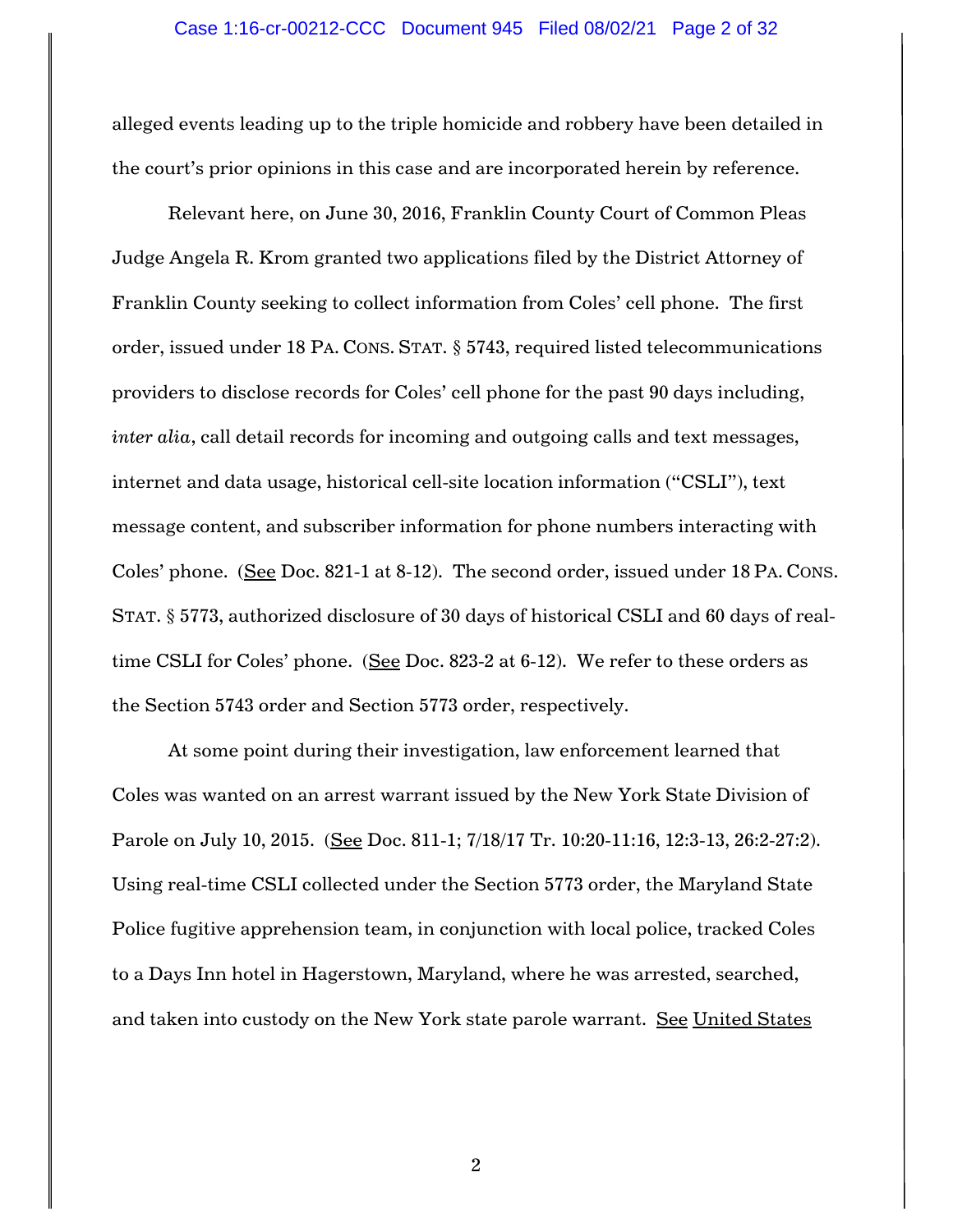<u>v. Coles,</u> 264 F. Supp. 3d 667, 671 (M.D. Pa. 2017)<sup>3</sup>; (<u>see also</u> Doc. 867 at 5; Doc. 875 at 3). Officers recovered one cell phone from Coles' person and another from the rear seat of the vehicle that Coles had entered just before his arrest. See Coles, 264 F. Supp. 3d at 671. Detective Jesse Duffy of the Hagerstown Police Department then applied for and received a search warrant for the vehicle; the ensuing search produced, among other things, several cell phones, a tablet, a plastic bag containing suspected heroin, and a white trash bag containing clothing. See id. at 672; (see also Doc. 867 at 6).

Coles was transported to the Hagerstown Police Department, where he was met by Pennsylvania State Police ("PSP") Corporal Paul Decker and PSP Trooper Antwjuan Cox. See Coles, 264 F. Supp. 3d at 672; (Doc. 819-2). Trooper Cox read Coles his Miranda rights, and Coles indicated he understood those rights. (See Doc. 819-2 at 2:13-3:7). $^4$  Coles spoke with the PSP officers and initially answered their questions. (See id. at 3:8-7:14). Three minutes and 54 seconds into the interview, however, Coles invoked his right to an attorney, stating, "Well, I think I would like to ask for a lawyer at this point in time."  $(\underline{Id}$  at 7:15-16). Questioning continued for roughly six more minutes—during which Coles repeated his request for counsel

<sup>&</sup>lt;sup>3</sup> On September 28, 2017, we issued a memorandum opinion granting in part and denying in part various motions to suppress evidence filed by Coles through his former counsel. See generally Coles, 264 F. Supp. 3d 667.

<sup>&</sup>lt;sup>4</sup> The court's citations are to the written transcript of the video-recorded interview. Counsel have also submitted a flash drive containing the video as an exhibit, and the court has reviewed the video to confirm the accuracy of the cited portions of the transcript as well as to confirm relevant timestamps.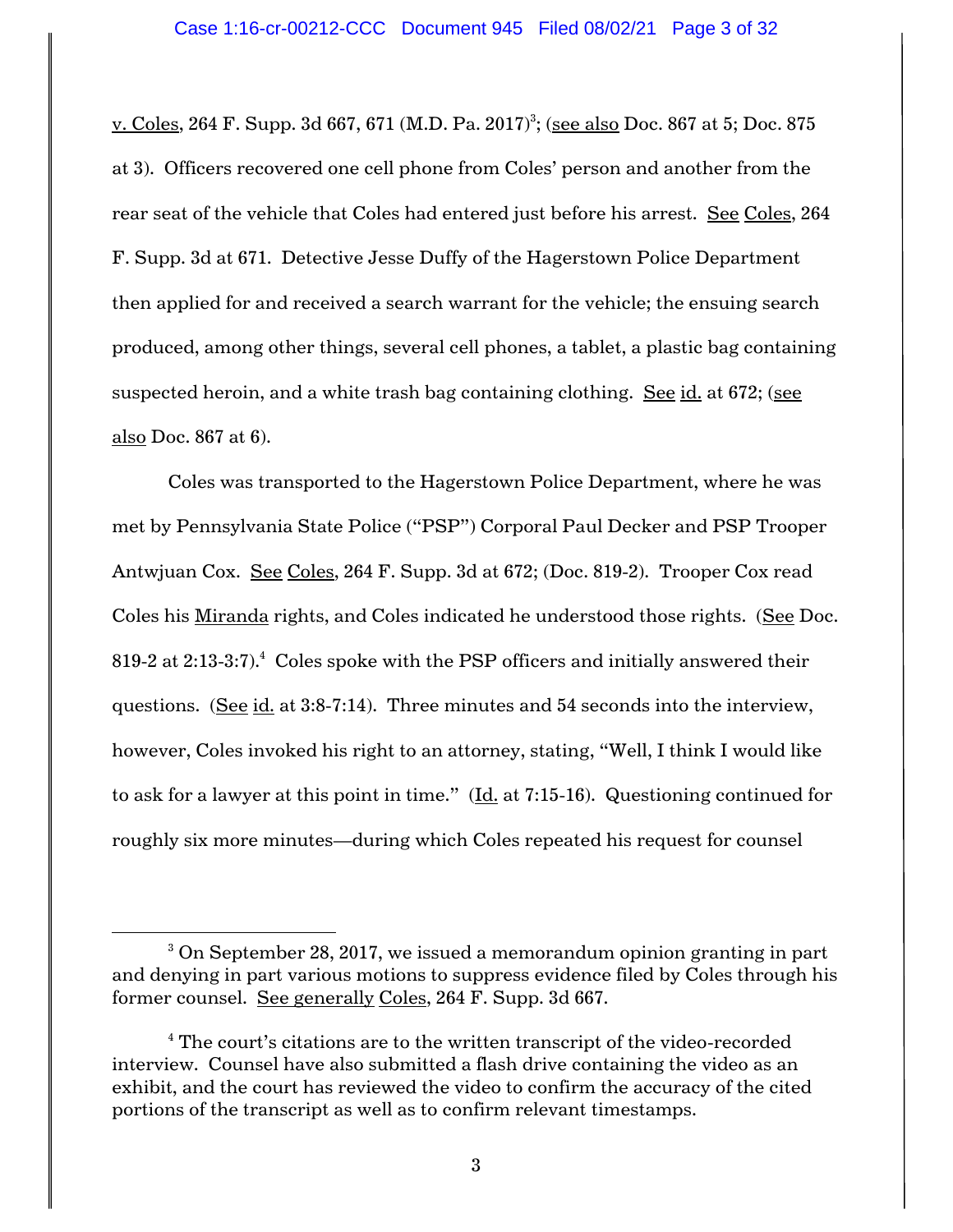and also invoked his right to remain silent—before the officers eventually terminated the interview. (See  $id.$  at 7:21-14:18).

The instant prosecution commenced with the filing of an indictment against Coles and codefendant Devin Dickerson charging various drug-trafficking offenses in August 2016. The grand jury has since returned three superseding indictments, adding new defendants as well as capital charges along the way. The case is now proceeding on a third superseding indictment, which charges Coles as follows:

- Count One: conspiracy to commit Hobbs Act robbery in violation of 18 U.S.C. § 1951(a) and Pinkerton v. United States, 328 U.S. 640 (1946);
- Count Two: Hobbs Act robbery, and aiding and abetting same, in violation of 18 U.S.C. § 1951(a) and 18 U.S.C. § 2;
- Counts Three, Four, and Five: using, brandishing, and discharging a firearm during and in relation to a crime of violence (Hobbs Act robbery and killing a witness) resulting in the deaths of Phillip Jackson, Brandon Cole, and Wendy Chaney, respectively, and aiding and abetting same, in violation of 18 U.S.C.  $\S 924(c)$  and (j) and 18 U.S.C.  $\S 2$ ;
- Count Six: conspiracy to use, brandish, and discharge a firearm during and in relation to a crime of violence (Hobbs Act robbery and killing a witness) resulting in the death of Chaney, in violation of 18 U.S.C.  $\S 924(c)$ , (j), and (o);
- Count Seven: conspiracy to commit murder for hire in violation of 18 U.S.C. § 1958 and Pinkerton;
- Counts Eight, Nine, and Ten: murder of witnesses (Chaney, Jackson, and Cole, respectively), and aiding and abetting same, in violation of 18 U.S.C. § 1512(a)(1)(C) and 18 U.S.C. § 2;
- Count Eleven: conspiracy to murder witnesses (Chaney, Jackson, and Cole) in violation of 18 U.S.C.  $\S$  1512(k);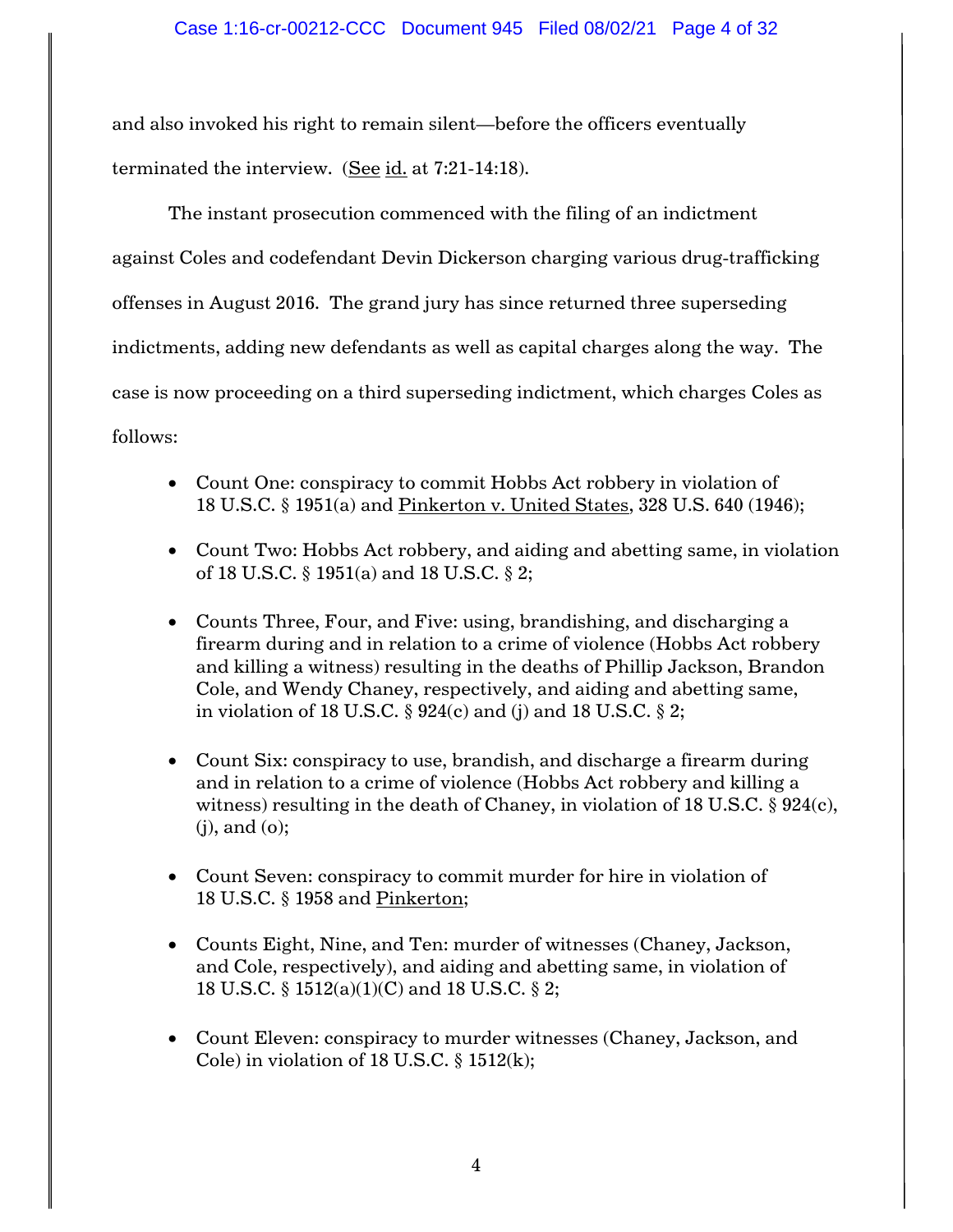- Count Fourteen: conspiracy to distribute and possess with intent to distribute at least 100 grams of heroin and at least 28 grams of cocaine base and cocaine hydrochloride in violation of 21 U.S.C. § 846;
- Count Fifteen: possession with intent to distribute heroin, cocaine hydrochloride, and cocaine base, and aiding and abetting same, in violation of 21 U.S.C.  $\S 841(a)(1)$  and 18 U.S.C.  $\S 2$ ;
- Count Seventeen: possession with intent to distribute heroin and cocaine base, and aiding and abetting same, in violation of 21 U.S.C.  $\S$  841(a)(1) and 18 U.S.C. § 2;
- Count Eighteen: distribution of heroin resulting in serious bodily injury, and aiding and abetting same, in violation of 21 U.S.C. § 841(a)(1) and  $(b)(1)(C)$  and 18 U.S.C. § 2; and
- Count Nineteen: possession of firearms in furtherance of a drugtrafficking crime, and aiding and abetting same, in violation of 18 U.S.C.  $\S 924(c)(1)$ , 18 U.S.C.  $\S 2$ , and Pinkerton.

(See Doc. 499 at 8-24, 28-32, 34-36).

After the government filed its notice of election not to pursue the death

penalty on June 4, 2020, we established a pretrial and trial schedule, including

separate phases of pretrial motions practice. Coles timely filed the four suppression

motions addressed herein on March 3, 2021. The motions are fully briefed and ripe

for disposition.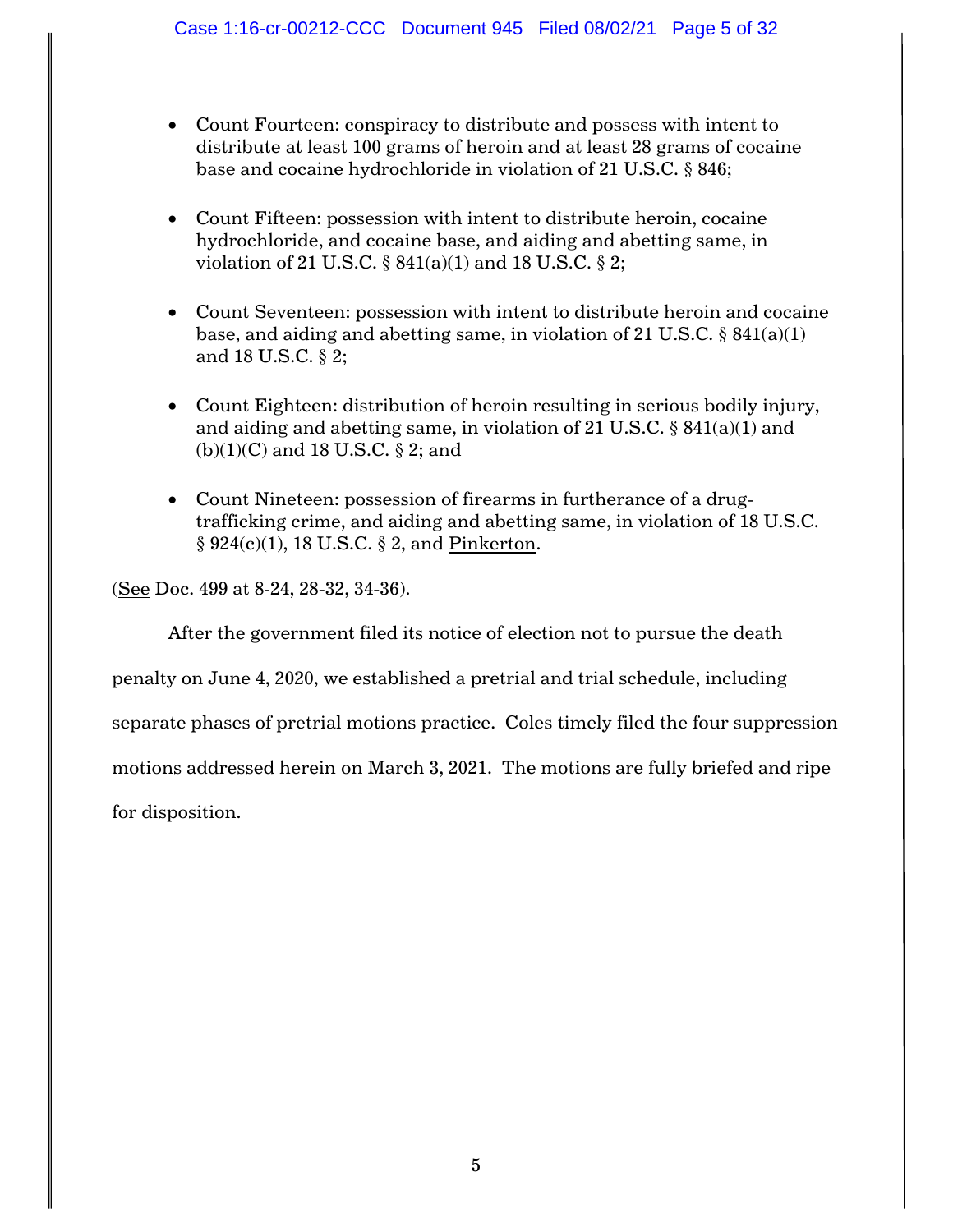## **II. Discussion**

Coles raises multiple arguments in his motions to suppress evidence and statements. We begin with his challenge to authorities' use of the New York state parole warrant to arrest him on July 7, 2016. $^{\rm 5}$ 

# **A. Administrative Warrant**

The Fourth Amendment protects individuals from unreasonable searches and seizures. See U.S. CONST. amend. IV; Horton v. California, 496 U.S. 128, 133 (1990). The constitutional default is that an arrest must usually be "effectuated with a warrant based on probable cause." See United States v. Torres, 961 F.3d 618, 622 (3d Cir. 2020) (quoting United States v. Robertson, 305 F.3d 164, 167 (3d Cir. 2002)). So too for searches: a warrant supported by probable cause is typically required. See Payton v. New York, 445 U.S. 573, 586 & n.25 (1980) (citations omitted); see also Illinois v. Gates, 462 U.S. 213, 238 (1983). The United States Supreme Court has carved an exception, however, for certain administrative searches: "government investigators conducting searches pursuant to a regulatory scheme need not adhere

 $5$  The government takes issue with Coles raising new challenges to evidence already tested by his former counsel during the first round of suppression motion practice in this case. (See Doc. 875 at 7-9); see generally Coles, 264 F. Supp. 3d 667. The government likens Coles' recast arguments to a motion for reconsideration and urges the court to reject them as untimely and failing to meet the high bar for such motions. We will exercise our discretion to allow Coles to raise his instant theories. As Coles notes, the nature of this case has fundamentally shifted: it is no longer just a drug-trafficking case and now includes charges for triple homicide, robbery, and attempted murder. Indeed, the government itself acknowledges the significance of this shift, reporting that, due to "the additional charges brought," it will now seek to introduce evidence previously considered unnecessary. (See Doc. 875 at 4 n.2).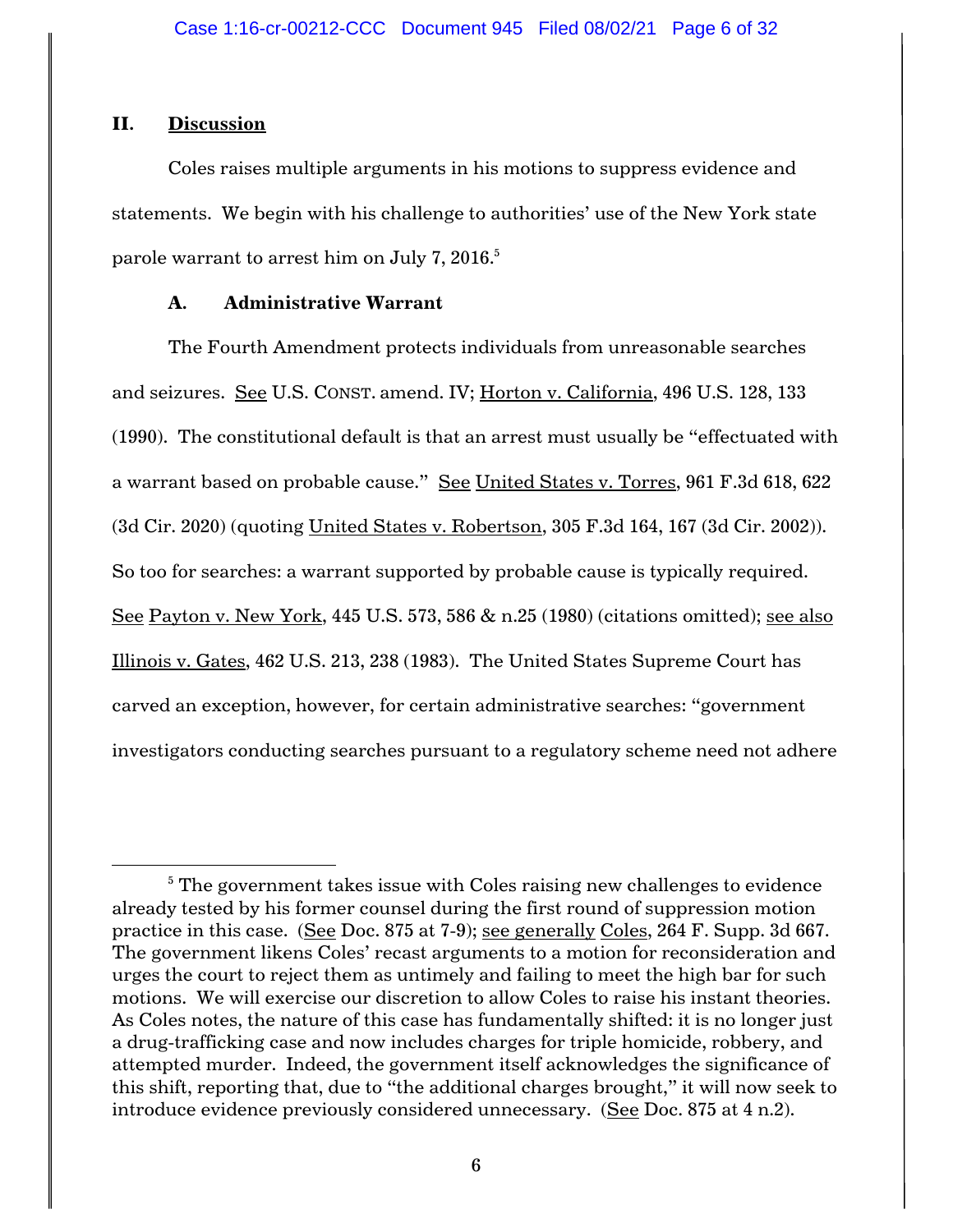### Case 1:16-cr-00212-CCC Document 945 Filed 08/02/21 Page 7 of 32

to the usual warrant or probable-cause requirements as long as their searches meet 'reasonable legislative or administrative standards.'" Griffin v. Wisconsin, 483 U.S. 868, 873 (1987) (quoting Camara v. Mun. Ct. of City & Cnty. of S.F., 387 U.S. 523, 538 (1967)).

We held, during the first round of suppression motion practice in this case, that the New York state parole warrant provided a valid basis for Coles' arrest on July 7, 2016, and that the search of his person incident to that arrest was likewise lawful. See Coles, 264 F. Supp. 3d at 675-76 (citing Arizona v. Gant, 556 U.S. 332, 335 (2009)). Coles does not challenge that holding directly in his instant motion. Rather, he contends that the warrant was administrative in nature and issued by a government agency on less than probable cause; hence, criminal investigators in Maryland could not use it to arrest him if their "primary purpose" was to ask him about the triple homicide and robberies committed on June 25, 2016. (See Doc. 815 at 8-9). According to Coles, his arrest violated the Fourth Amendment and all evidence derived therefrom must be suppressed as fruit of the poisonous tree. The government does not dispute that the parole warrant was administrative in nature. (See Doc. 875 at 19-20). It does dispute Coles' claim, however, that authorities could not arrest him on the parole warrant if they were separately and primarily interested in him for the triple homicide and robbery. (See id. at 20-23).

The foundation for Coles' theory is the Supreme Court's decision in Abel v. United States, 362 U.S. 217 (1960). There, noncitizen Rudolf Ivanovich Abel was arrested on an administrative arrest warrant issued by United States Immigration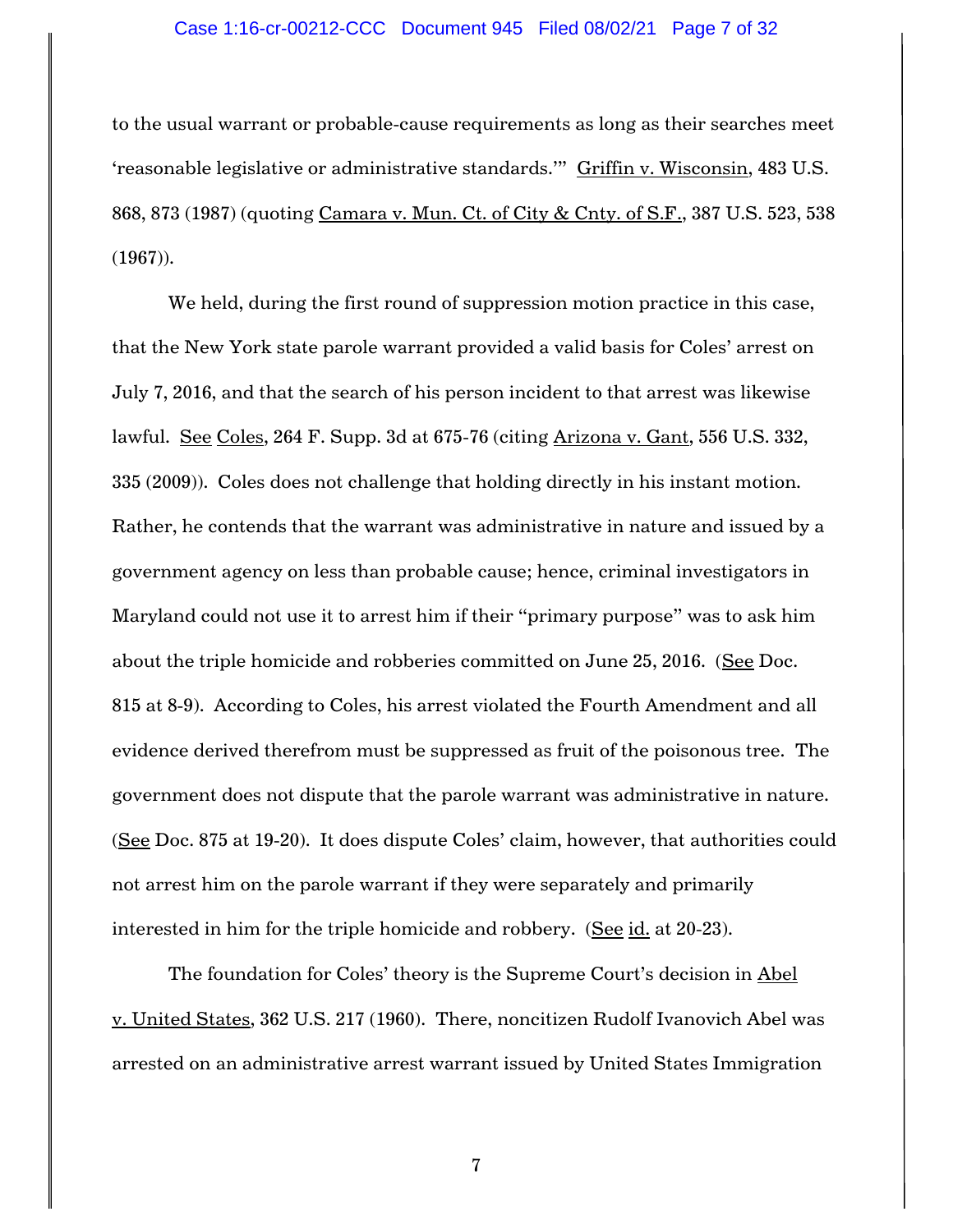and Naturalization Service ("INS") officials who believed Abel was in the country illegally. See Abel, 362 U.S. at 221. The officials had been alerted to Abel's illegal immigrant status by agents of the Federal Bureau of Investigation ("FBI"), who suspected he had committed espionage but lacked sufficient evidence to arrest or indict him. See id. An INS official signed an administrative arrest warrant to facilitate Abel's deportation, and INS and FBI agents coordinated on a plan for executing it: FBI agents would escort INS agents to Abel's hotel and interview him about his suspected espionage, and if Abel was not cooperative with the FBI agents, the INS agents would arrest him on their warrant. See id. at 222-23. Abel did not cooperate, so the INS agents arrested him and searched the hotel room for weapons or evidence of immigration status. See id. at 223-24. Abel was then handcuffed and taken into INS custody, where his property was searched more thoroughly. See id. at 224-25. The FBI agents remained on scene, obtained permission from hotel staff to search the vacated hotel room, and conducted an extensive search of the room. See id. at 225. Abel remained in an immigration detention center for several weeks before being charged with, tried for, and eventually convicted of conspiracy to commit espionage. See id.

At trial and on appeal, Abel claimed the immigration warrant "was a pretense and sham" to allow law enforcement to conduct a search without probable cause, in an attempt to circumvent the Fourth Amendment. See id. at 225-26. The Supreme Court upheld the search, relying on the lower courts' findings that the INS agents arrested Abel in good faith, the FBI did not direct or supervise the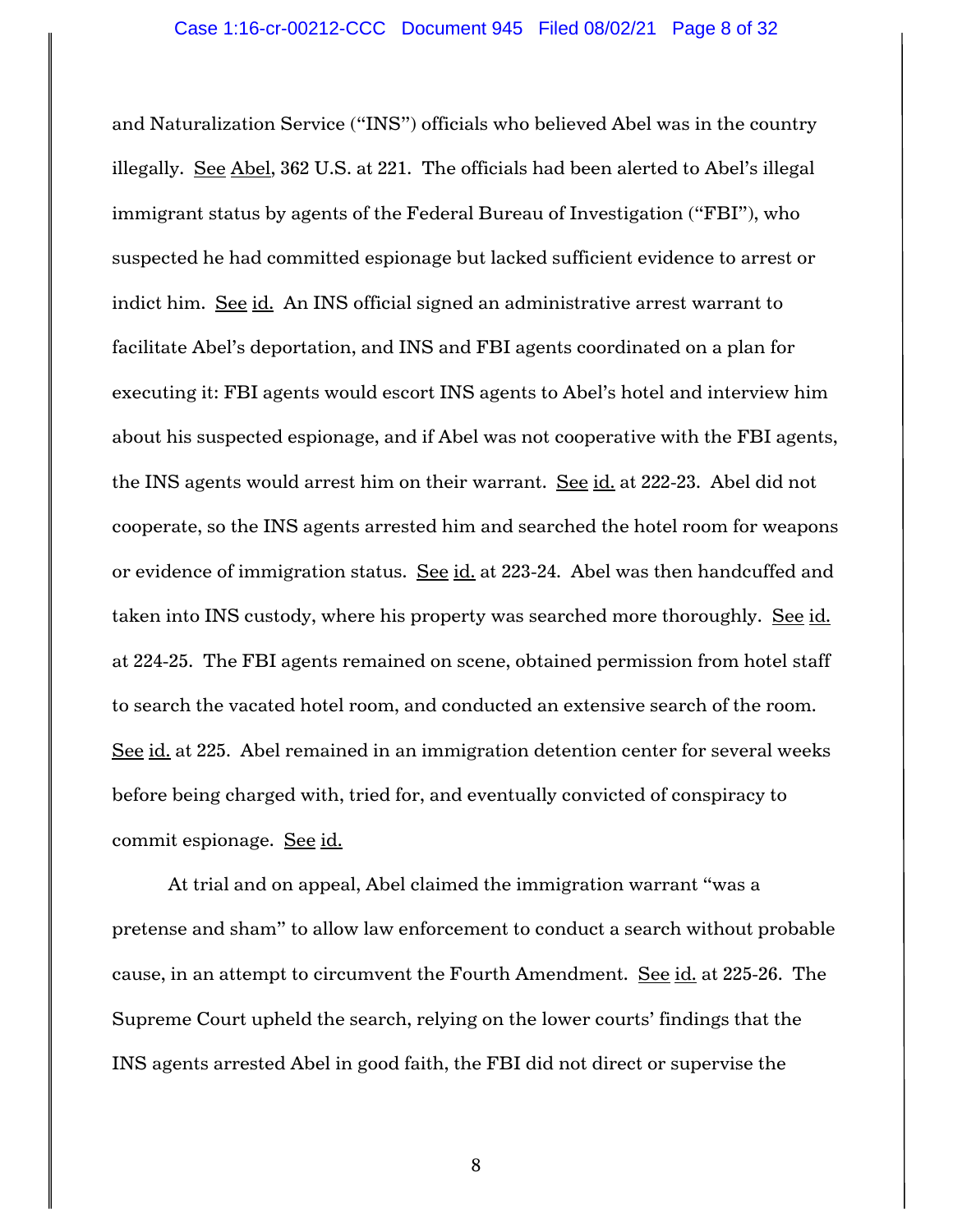#### Case 1:16-cr-00212-CCC Document 945 Filed 08/02/21 Page 9 of 32

arrest, and the administrative arrest proceeded no differently than it would have for any other deportable noncitizen. See id. at 226-28. The Court contrasted the permissible interagency cooperation before it with an impermissible situation in which immigration authorities merely act "as the cat's paw" of law enforcement investigators. See id. at 229-30 (citing Colyer v. Skeffington, 265 F. 17 (D. Mass. 1920)). The Court nonetheless noted that, had Abel's position been substantiated by the record, "it would indeed reveal a serious misconduct by law-enforcing officers," cautioning that "deliberate use by the Government of an administrative warrant for the purpose of gathering evidence in a criminal case must meet stern resistance by the courts." Id. at 226. In closing, the Court articulated a test for assessing whether such misuse has occurred, tasking courts to ask "whether the decision to proceed administratively . . . was influenced by, and was carried out for, a purpose of amassing evidence in the prosecution for crime." Id. at 230.

Coles frames out his argument with legal principles developed in the administrative search context. He notes, for example, the Supreme Court's holding in Michigan v. Clifford, 464 U.S. 287 (1984) (plurality opinion), which concerned fire officials' post-fire search of a residence. The Court explained that an administrative search warrant will suffice if "the primary object" is administrative in nature—*e.g.*, to identify the cause and origin of a fire—but a criminal search warrant supported by probable cause is required when the primary object is to investigate a potential crime—*e.g.*, to search the entire home for evidence of suspected arson. See Clifford, 464 U.S. at 294. Coles also notes, *inter alia*, the Ninth Circuit Court of Appeals'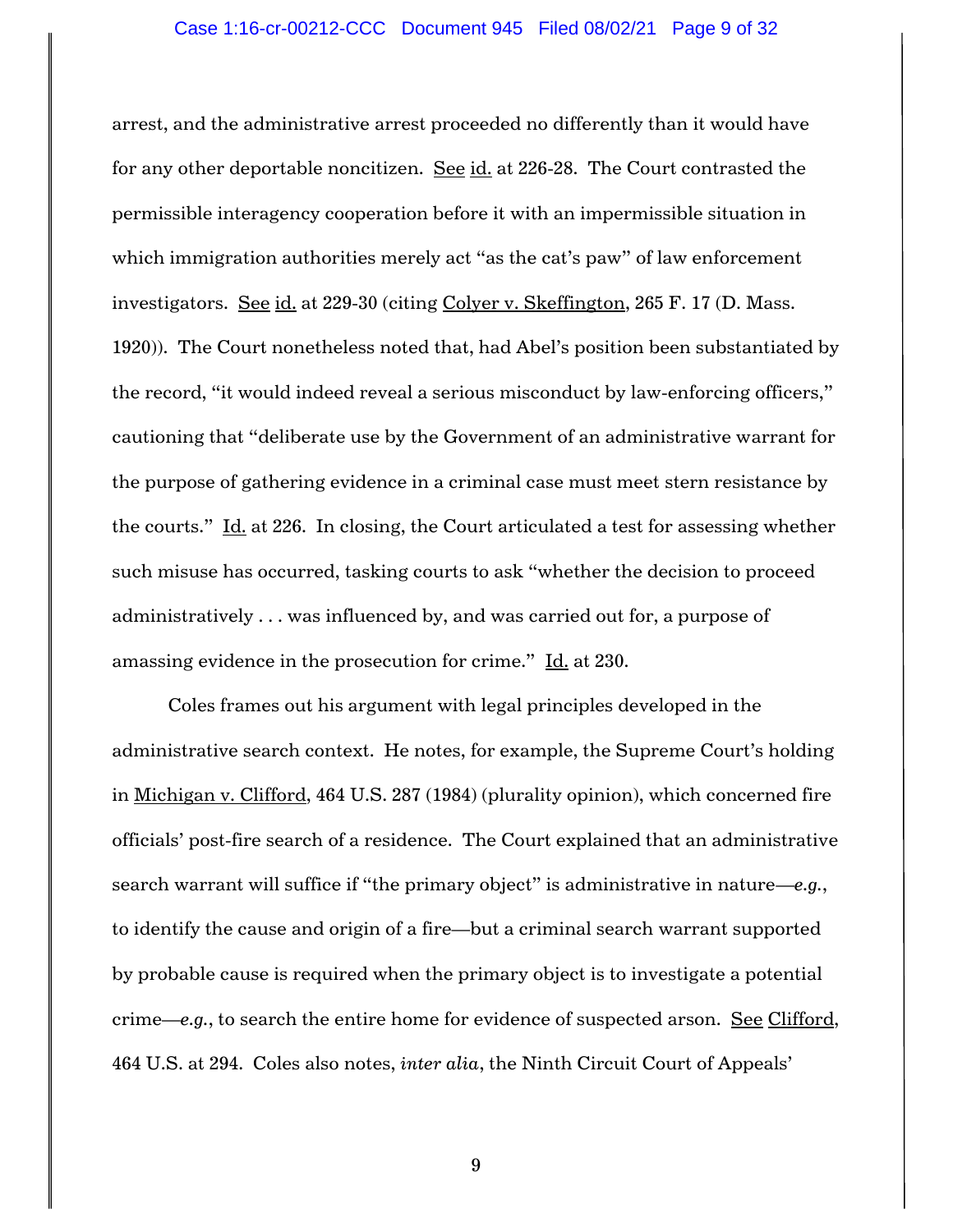decision in United States v. Grey, 959 F.3d 1166 (9th Cir. 2020), where, under the guise of a "protective sweep" before city officials executed a property inspection warrant, nine armed deputies arrested the homeowner and searched the residence for at least 15 to 20 minutes, even though they had yet to develop probable cause in their own criminal investigation. See Grey, 959 F.3d at 1182-83. The court of appeals held that, because law enforcement's "primary purpose" was not to assist the city inspectors but to "gather evidence in support of an ongoing criminal investigation," their conduct violated the Fourth Amendment. See id. at 1183-84.

Coles' motion rests on a fusion of these lines of authority, but chiefly on Abel. He claims that law enforcement's primary object in arresting him on the New York state parole warrant was not to apprehend and extradite him to New York, but to take him into custody and question him about the triple homicide and robbery in Pennsylvania. As a threshold matter, that proposition is flatly refuted by the record from the first suppression hearing in this case, during which Detective Duffy testified that the only reason Coles was stopped on July 7, 2016, was to be arrested on the New York state parole warrant for extradition to New York. (See 7/18/17 Tr. 16:4-7 (Q: "And the only reason that you stopped that car was because Kevin Coles was in it and you believe that Kevin Coles would be extradited by New York, is that right?" A: "Yes.")). Detective Duffy detailed the process by which the Maryland State Police fugitive apprehension team had alerted him to Coles' presence in Hagerstown and requested local assistance in apprehending him. (See id. at 16:7-12). That Detective Duffy also knew Coles was a person of interest in a homicide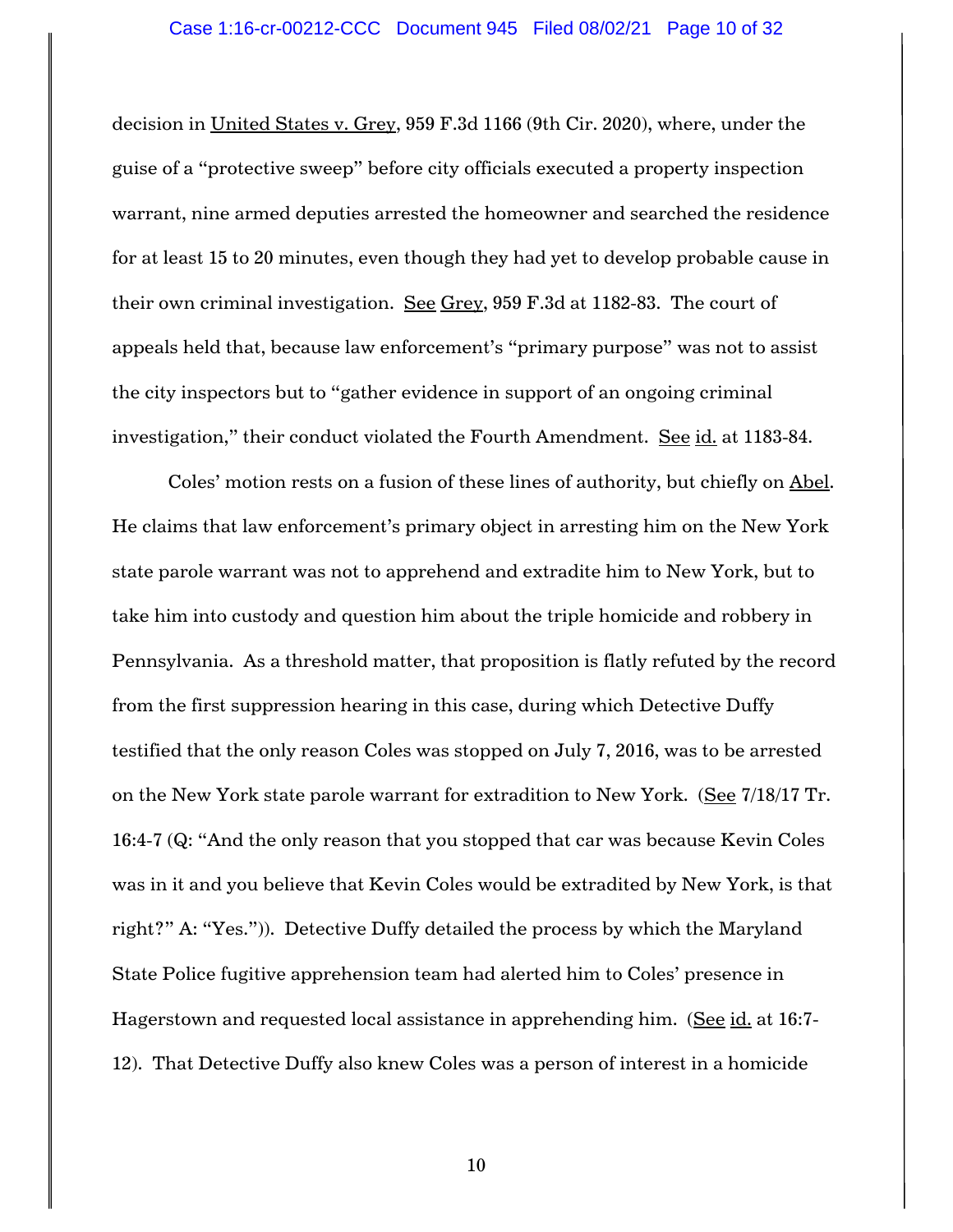### Case 1:16-cr-00212-CCC Document 945 Filed 08/02/21 Page 11 of 32

investigation does not change the fact that his primary purpose on July 7, 2016, was to apprehend a known fugitive. (See id. at 7:10-12; see also id. at 12:20-25 (Q: "So he wasn't in custody for the murders, correct?" A: "No, sir. The warrant." Q: "He wasn't in custody for any drug offense, correct?" A: "Correct." Q: "You arrested him on a New York warrant, correct?" A: "Yes, sir.")).

More problematic for Coles, however, is that the circumstances animating Abel's admonitory *dicta* are absent here. The Court in Abel faced a claim that FBI agents had influenced INS officials to *issue* an immigration arrest warrant for Abel to circumvent the Fourth Amendment when the FBI could not get its own criminal espionage investigation off the ground. The Court asked whether INS's decision to "proceed administratively toward deportation" had been influenced by the FBI's separate agenda. See Abel, 362 U.S. at 230; id. at 226 (noting relevant inquiries as "[w]hat the motive was of [INS] officials who determined to arrest petitioner, and whether [INS] in doing so was not exercising its powers in the lawful discharge of its own responsibilities but was serving as a tool for the FBI"). In this case, *per contra*, the decision to "proceed administratively" as to Coles—to issue a warrant for his arrest for an alleged parole violation—was made by New York state parole officials in July 2015. The triple homicide occurred nearly one year later, in June 2016. Coles' entire bad-faith theory thus rests on the implausible premise that New York state parole officers are clairvoyants: that, when issuing their administrative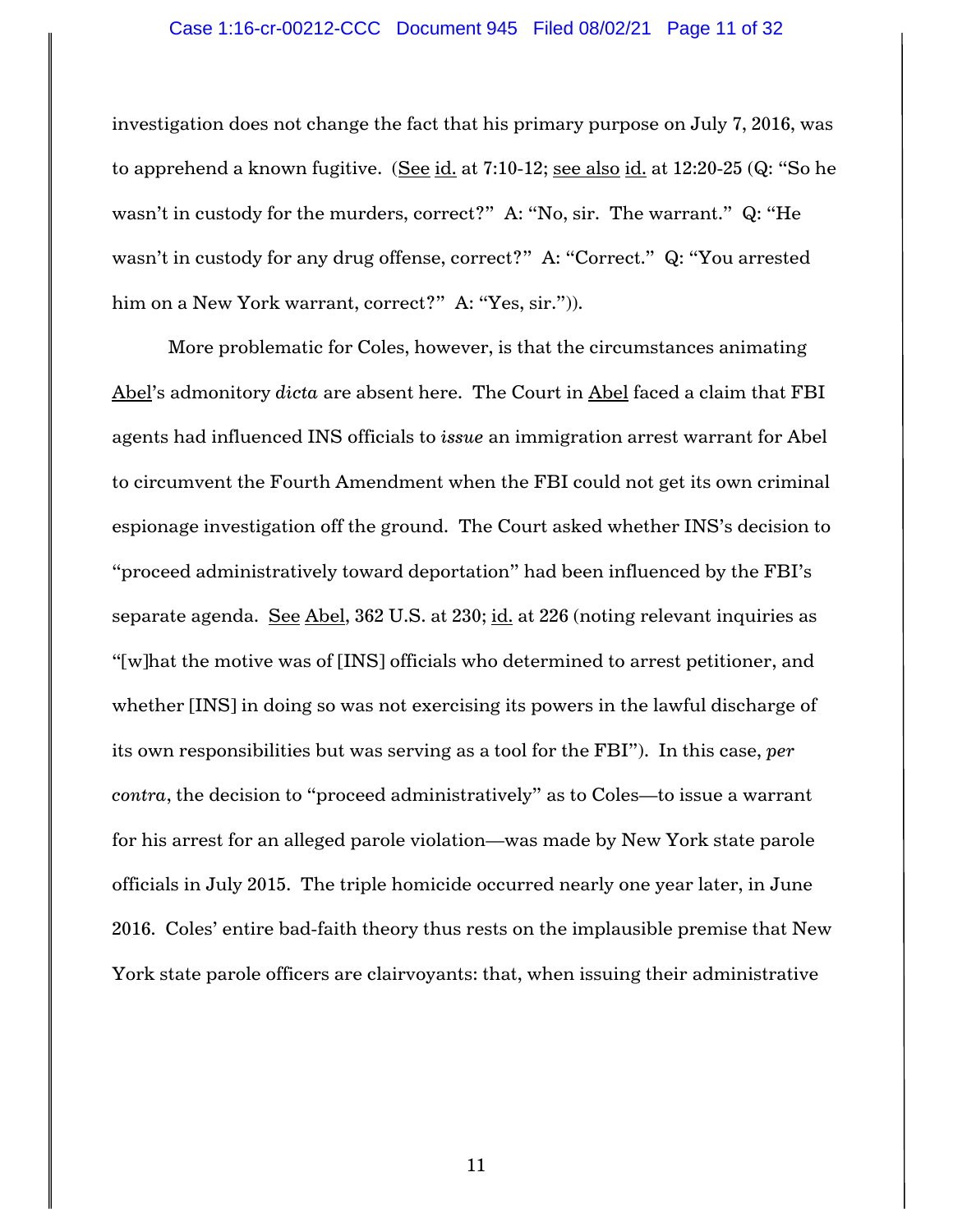warrant in 2015, they acted as the "cat's paw" for a criminal investigation that had not yet begun, into a triple homicide that had not yet occurred. Cf. id. at 230.

Nor are we persuaded by Coles' reliance on cases exploring the permissible scope of administrative searches. Those decisions involve entirely different facts, legal principles, and rationales. In Clifford, for example, the Supreme Court found a Fourth Amendment violation when an arson investigator entered a fire-damaged home to conduct a criminal investigation hours after first responders extinguished the fire and left the scene. See Clifford, 464 U.S. at 289-90, 294-95. The Court held that, while the exigent circumstances exception to the warrant requirement allows fire officials to enter a home to extinguish a blaze and to remain for "a reasonable time" to conduct an "administrative search" as to its cause, see id. at 293-94 (citing Michigan v. Tyler, 436 U.S. 499, 510 (1978)), the arson investigator exceeded the scope of that exception when he returned to the scene well after any exigency had abated, see id. at 296-98. Likewise, Grey involved law enforcement officers whose conduct greatly exceeded the permissible scope of a "protective sweep" purportedly undertaken to assist city officials in their execution of an administrative inspection warrant. See Grey, 959 F.3d at 1182-83. Other cases cited by Coles are similarly distinguishable. See, e.g., United States v. Russo, 517 F. Supp. 83, 83-84, 86 (E.D. Mich. 1981) (officers exceeded scope of warrant to conduct administrative audit of physician's records and equipment when they had already initiated criminal investigation and sought evidence of criminal activity); United States v. Lawson,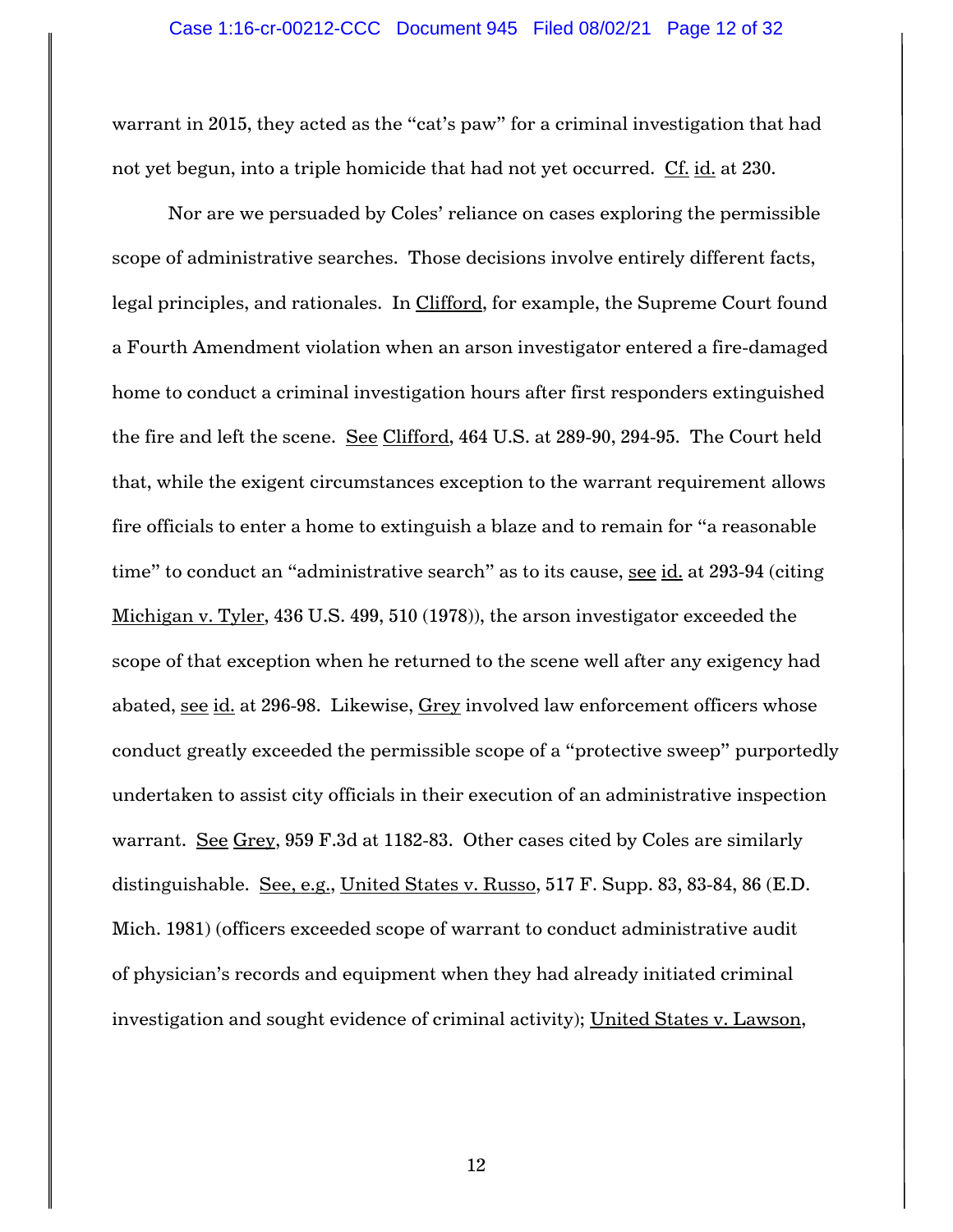502 F. Supp. 158, 164-65 (D. Md. 1980) (similar when law enforcement deliberately employed administrative search warrant with its lesser standard of probable cause to search pharmacy for evidence of criminal activity).

Coles extracts the "primary purpose" and "primary object" language from these administrative search decisions, positing that his arrest was unlawful because officers were not primarily concerned with him as a fugitive, but as a suspect in the triple homicide. The analogy simply does not fit. Administrative *search* cases necessarily involve questions of scope and a balancing of administrative objectives with Fourth Amendment privacy interests; when the primary purpose of the search shifts from administrative to criminal, the Fourth Amendment requires a warrant supported by full probable cause. See Clifford, 464 U.S. at 294-95; see also Grey, 959 F.3d at 1183 (discussing scope of administrative searches and observing that, even in cases of improper motive, there is no Fourth Amendment violation if that motive "did not affect the scope of the search or the manner in which a warrant was executed"). This makes good sense, because the scope of a physical search, and its degree of intrusiveness relative to the privacy interests implicated, can and does vary.

Coles has not identified any authority extending the rationales of these administrative search cases to the preexisting arrest warrant context. His briefs are likewise devoid of decisional law supporting his contention that, because Maryland and Pennsylvania investigators were also interested in him for a triple homicide, the Fourth Amendment prohibited them from arresting him on that preexisting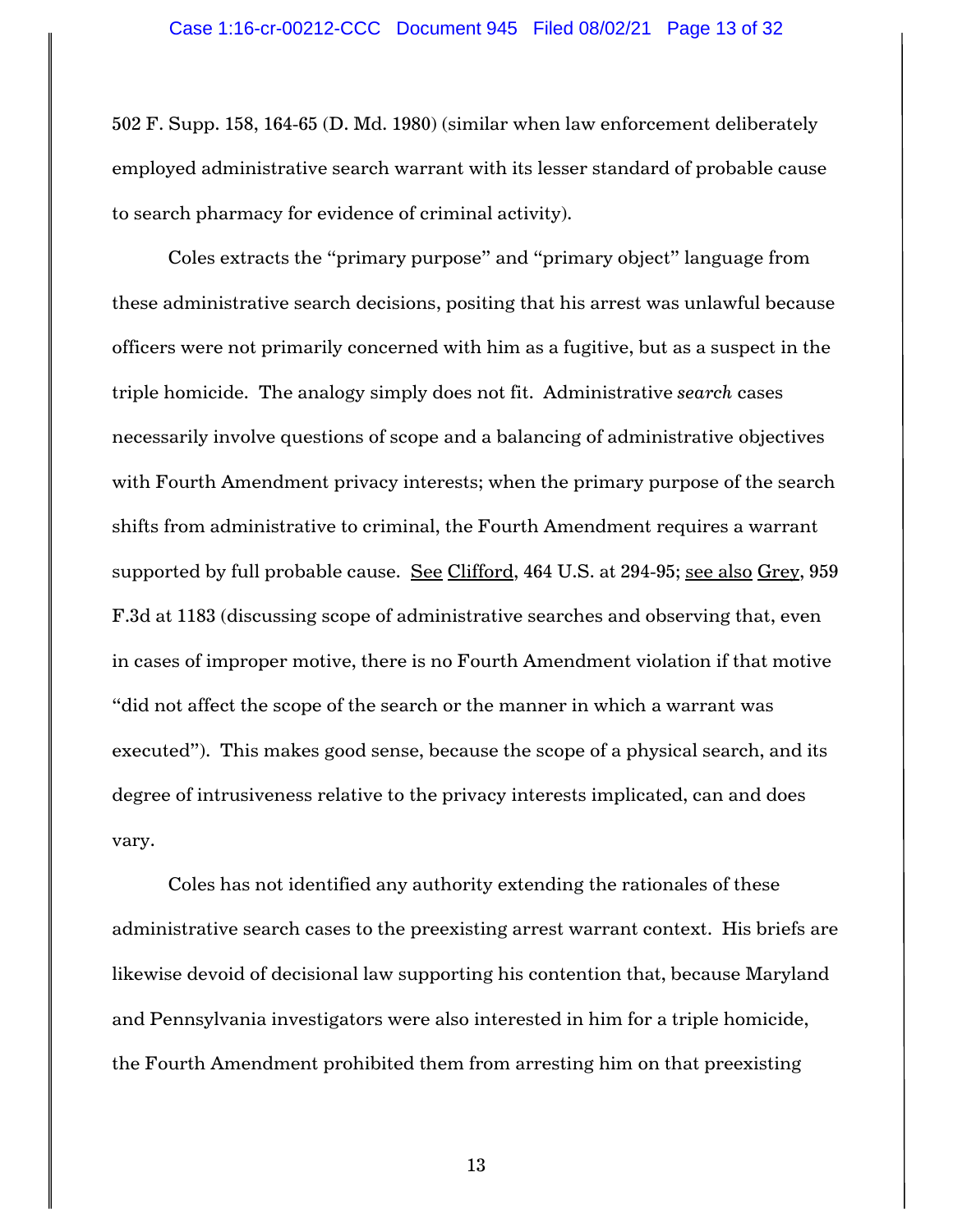warrant. Nor has our research uncovered any. This is unsurprising, since the scope of an arrest, unlike the scope of a search, is binary: officers either do or do not have lawful authority to arrest a person. And as we have already concluded in this case, the officers who arrested Coles had in their possession a valid warrant authorizing his arrest. See Coles, 264 F. Supp. 3d at 675-76. We thus reiterate our prior conclusion that the parole warrant provided a lawful basis for Coles' arrest, and for the search of his person incident to his arrest, on July 7, 2016. See id. at 676. We will deny Coles' motion to suppress evidence obtained following his arrest pursuant to the New York state parole warrant.

### **B. Section 5743 and Section 5773 Orders**

We turn next to Coles' challenges to two related orders: the Section 5773 order, authorizing real-time CSLI tracking of his cell phone, and the Section 5743 order, authorizing disclosure of historical CSLI and various other records from his cell phone.<sup>6</sup> Both orders were issued by Franklin County Court of Common Pleas Judge Angela R. Krom on June 30, 2016. Coles argues that the applications for the orders, and the orders themselves, fail to satisfy state statutory requirements and federal constitutional standards and, as to the Section 5773 order, the affidavit of probable cause deliberately or recklessly omitted material information within the

<sup>&</sup>lt;sup>6</sup> The Section 5773 order also appears to authorize disclosure of Coles' historical CSLI. We agree with Coles that historical CSLI is governed by Section 5743, not Section 5773. Because law enforcement sought and obtained an order for disclosure of historical CSLI under Section 5743 as well, the overbreadth of the Section 5773 order is immaterial.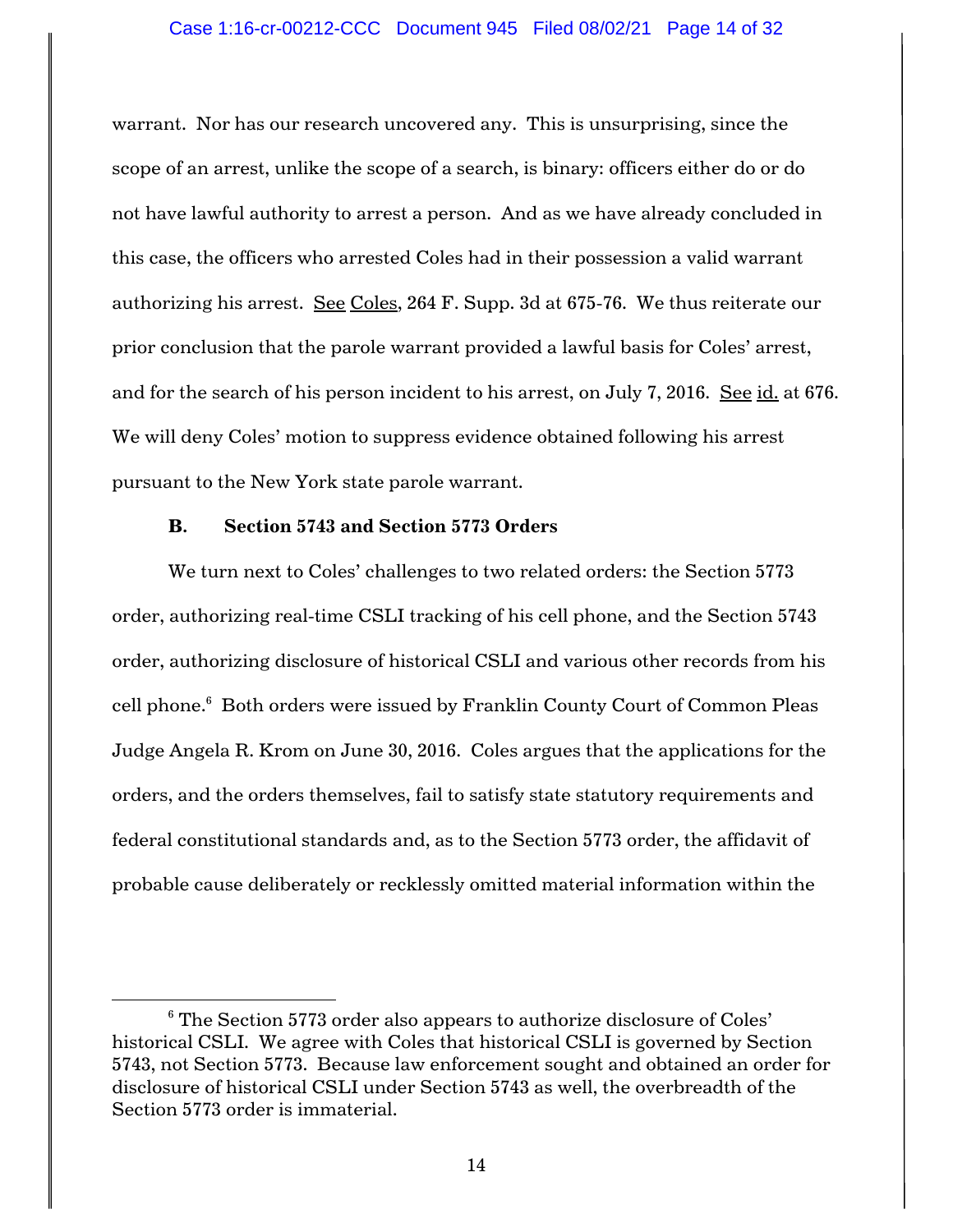scope of Franks v. Delaware, 438 U.S. 154 (1978). We address these arguments *seriatim*.

#### **1.** *Statutory Requirements*

Coles first marches through the statutory requirements for Section 5743 and Section 5773 and contends that the applications for both orders conflate and ultimately fail to meet several of them. (See Doc. 868 at 5-8); see also 18 PA. CONS. STAT. §§ 5743, 5773. He maintains that all evidence gathered as a result of those orders must be suppressed for failure to "meet the requirements" set forth in or to "comply with" the respective Pennsylvania statutes. (See Doc. 867 at 7-10; Doc. 868 at 5-8).

The two applications and resulting orders do not fully comply with the applicable Pennsylvania statutes. In federal prosecutions, however, admissibility of evidence is tested by its conformity to federal, not state, law. See United States v. Rickus, 737 F.2d 360, 363-64 (3d Cir. 1984); United States v. Stiver, 9 F.3d 298, 300 (3d Cir. 1993) (quoting Rickus, 737 F.2d at 363-64). That is, "evidence obtained in accordance with federal law is admissible in federal court—even though it was obtained by state officers in violation of state law." Rickus, 737 F.2d at 363 (citing United States v. Shaffer, 520 F.2d 1369, 1372 (3d Cir. 1975)). Consequently, law enforcement's noncompliance with Pennsylvania's statutory requirements does not *ipso facto* fell the challenged orders. We will deny Coles' motion to the extent it is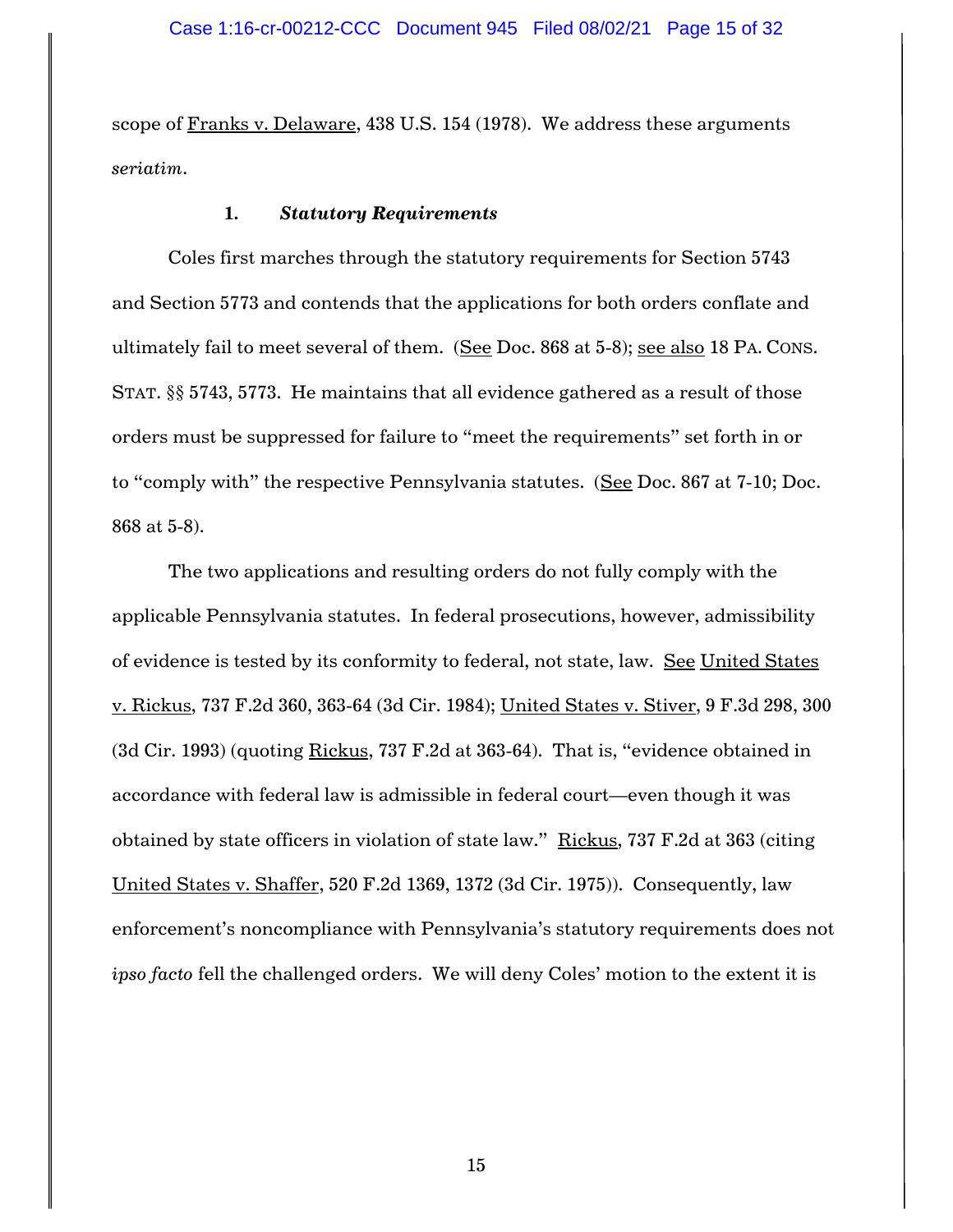based on perceived violations of state law, and will instead consider whether the

orders meet applicable federal standards.<sup>7</sup>

 $7$  Coles claims Rickus does not apply here because that case concerned searches prohibited under Pennsylvania constitutional law, whereas the instant motions concern orders authorized under Pennsylvania statutory law. Coles has not cited any authority invalidating state process in federal court for failure to comply with state statutory requirements. The court of appeals in Rickus suggested that the source of the state rule is not dispositive. See Rickus, 737 F.2d at 364 (finding "no authority for" district court's inverse holding "that an exception exists where state agents have violated state constitutional, as opposed to state statutory, law"). And it has repeatedly held that alleged violations of state statutory law are not of concern in federal court, "[s]o long as the information was lawfully obtained under federal law and met federal standards of reasonableness." United States v. Armocida, 515 F.2d 49, 52 (3d Cir. 1975) (warrantless recording of phone call where only one party consented, which would be violation of Pennsylvania statute, admissible since it is "perfectly proper under federal law"); see Shaffer, 520 F.2d at 1371-72 (similar for Delaware statute). Coles attempts to distinguish those cases by emphasizing that here, a state statute was "the vehicle to obtain certain evidence," (Doc. 900 at 4), as opposed to an alleged bar to it. But the Third Circuit has applied Rickus to challenges to process "applied for, issued, and executed by state officers" under state law. See, e.g., Stiver, 9 F.3d at 300; see also United States v. Williams, 570 F. App'x 137, 141-42 & n.4 (3d Cir. 2014) (nonprecedential) (state search warrant's "failure to comply" with state rules not dispositive in federal court). We note that one of our sister courts has specifically applied this principle to a Section 5743 order. See United States v. Wilson, 216 F. Supp. 3d 566, 588-89 (E.D. Pa. 2016) (failure to meet statute's probable cause standard not dispositive when there was no search under federal law). We are also unpersuaded by Coles' reliance on United States v. Bedford, 519 F.2d 650 (3d Cir. 1975), where the court observed in a footnote that a "warrant, *assuming proper issuance under state law*, need only conform to federal constitutional requirements," see Bedford, 519 F.2d at 654 n.1 (emphasis added), since Bedford predates Rickus by nearly a decade. Finally, Coles invokes United States v. McClellan, 350 F. App'x 767 (3d Cir. 2009) (nonprecedential), for the proposition that "the Third Circuit has applied state law in analyzing similar questions." (Doc. 900 at 5). The defendant in McClellan challenged the state judge's jurisdiction to authorize a pen register, so the panel examined state law to determine the scope of the issuing judge's jurisdiction. See McClellan, 350 F. App'x at 769-70 (citing Commonwealth v. Bethea, 828 A.2d 1066, 1074 (Pa. 2003)). That analysis is consistent with Rickus, because issuance of a warrant without jurisdiction raises a Fourth Amendment problem. See, e.g., United States v. Werdene, 883 F.3d 204, 209-10 (3d Cir. 2018). Indeed, we relied on Pennsylvania state law to answer the exact same jurisdictional challenge during the first round of motion practice in this case. (Doc. 217 at  $3 \& n.1$  (citing Bethea, 828 A.2d at 1074)).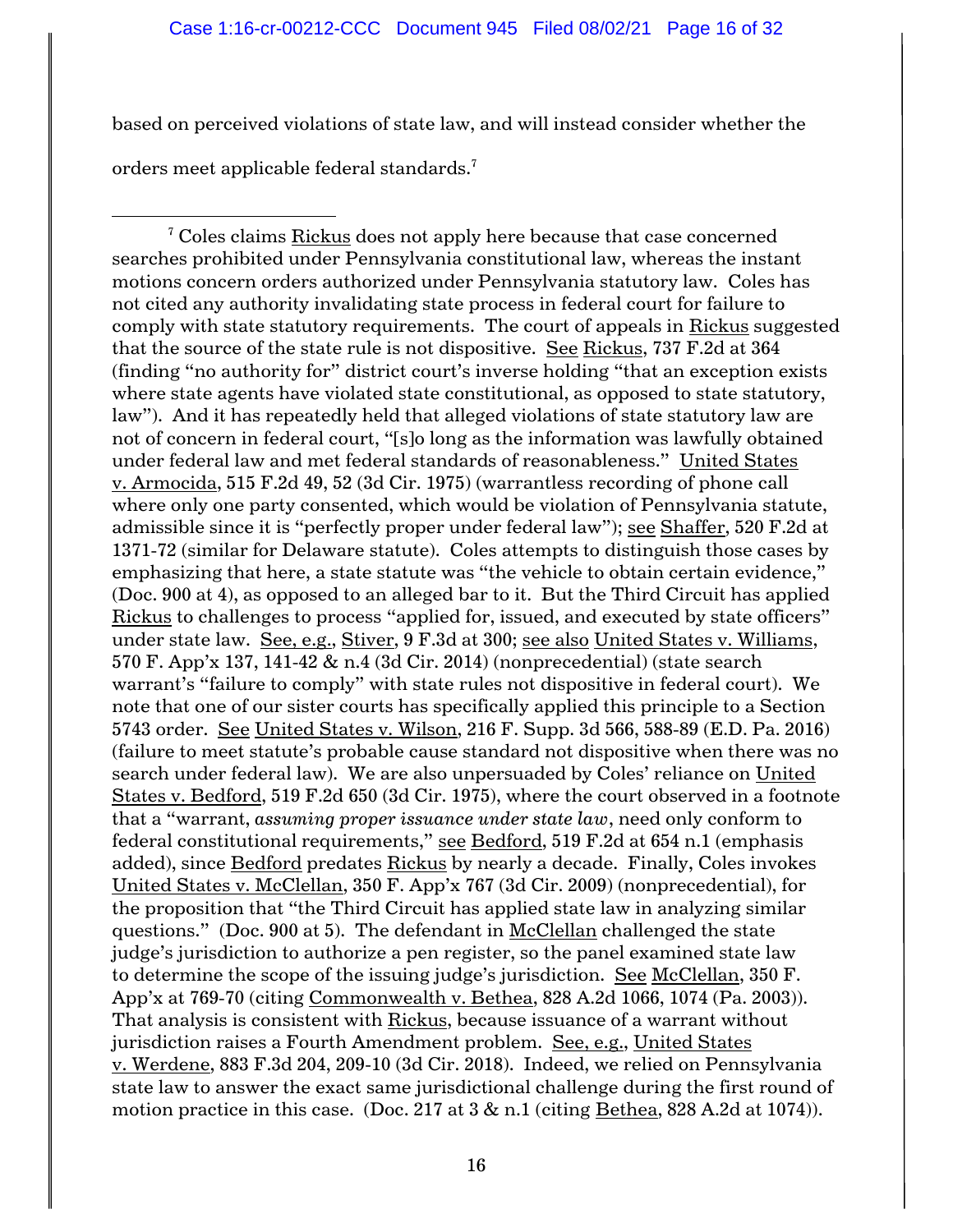### **2.** *Constitutional Requirements*

Coles asserts that both the Section 5743 order (which sought his historical CSLI, call detail records, internet and data access, and subscriber information for phones interacting with his phone) and the Section 5773 order (which sought his real-time CSLI) are invalid for lack of probable cause.<sup>8</sup> (<u>See</u> Doc. 867 at 10-12; Doc. 868 at 11-13). The Section 5743 application and order make no mention of probable cause and appear to have been grounded in Section 5743's requirement that the information sought be "relevant and material to an ongoing criminal investigation." See 18 PA. CONS. STAT. § 5743(d); (Doc. 821-1 at 2-6, 8-11). Coles argues that not only do the application and order fail to supply the probable cause now required for historical CSLI collection under Carpenter v. United States, 585 U.S. , 138 S. Ct. 2206 (2018), they fail to meet the statute's lesser "relevant and material" standard. (See Doc. 868 at 6 n.5, 11-13). Coles acknowledges the Section 5773 order includes a finding of probable cause, but argues the accompanying affidavit does not support it. (See Doc. 867 at 10-12).

#### **a. Section 5743 Order**

The Supreme Court held in Carpenter that law enforcement must obtain a warrant supported by probable cause to collect a defendant's historical CSLI. See Carpenter, 138 S. Ct. at 2221. It is indisputable that the Section 5743 order is not a warrant, is not premised upon a finding of probable cause, and thus violates the

<sup>&</sup>lt;sup>8</sup> Coles raises this same argument with respect to the Section 5743 order's apparent authorization for T-Mobile to turn over the content of his text messages. The government reports that T-Mobile did not turn over any text messages. (See Doc. 875 at 14). We will thus deny this aspect of Coles' motion as moot.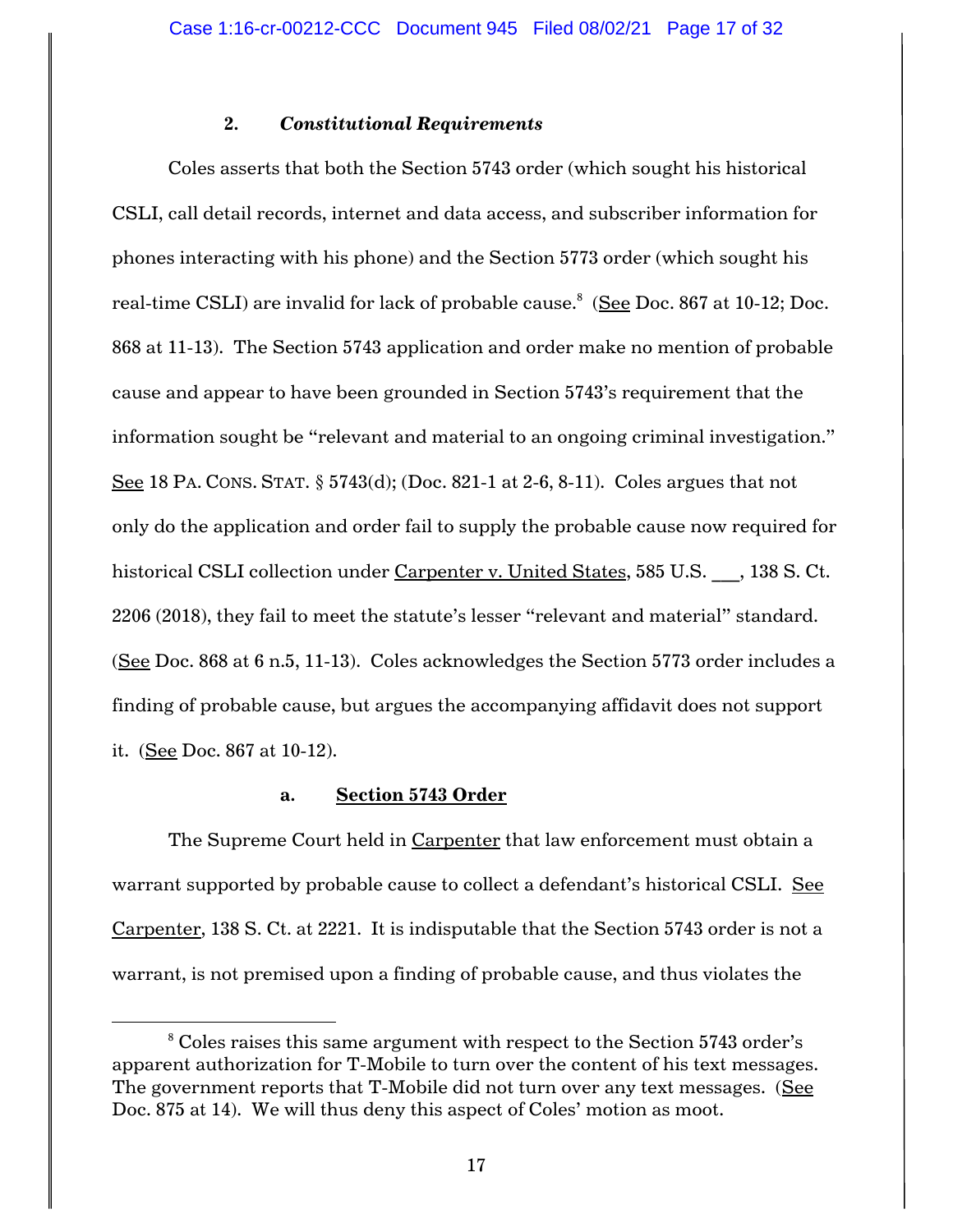Fourth Amendment. See United States v. Goldstein, 914 F.3d 200, 203 (3d Cir. 2019). Importantly, however, Carpenter was not the law at the time the Section 5743 order issued. As we observed in our first suppression opinion in this case, before Carpenter, the Third Circuit Court of Appeals had held repeatedly that CSLI collection was not a search for purposes of the Fourth Amendment. See Coles, 264 F. Supp. 3d at 674-75 (citing United States v. Stimler, 864 F.3d 253, 266-67 (3d Cir. 2017) (citing *In re* Application, 620 F.3d 304, 312-13 (3d Cir. 2010))). For this reason, the court of appeals has concluded that "the good faith exception applies when the government obtained CSLI data without a warrant prior to Carpenter." Goldstein, 914 F.3d at 204-05 ("Excluding evidence obtained through methods that complied with the law at the time of the search cannot serve any deterrent purpose.").

That holding squarely applies here. At the time authorities applied for the Section 5743 order, federal law only required them to show "reasonable grounds to believe" that Coles' historical CSLI (and other call detail records)<sup>9</sup> were "relevant and material to an ongoing criminal investigation." See Stimler, 864 F.3d at 266-67. The Section 5743 order unquestionably meets this standard. The application establishes that law enforcement were investigating a triple homicide at Jackson's farm during which Chaney, Jackson, and another individual were killed; that Coles was the "estranged boyfriend" of Chaney; that Coles "threatened to hurt Chaney in the past"; that Chaney believed Coles had broken into her apartment a week prior

 $9$  Coles does not claim that a higher standard applies to the other information sought by the Section 5743 order. (See Doc. 868 at 7-8); cf. Smith v. Maryland, 442 U.S. 735, 742-46 (1979) (no reasonable expectation of privacy in call detail records).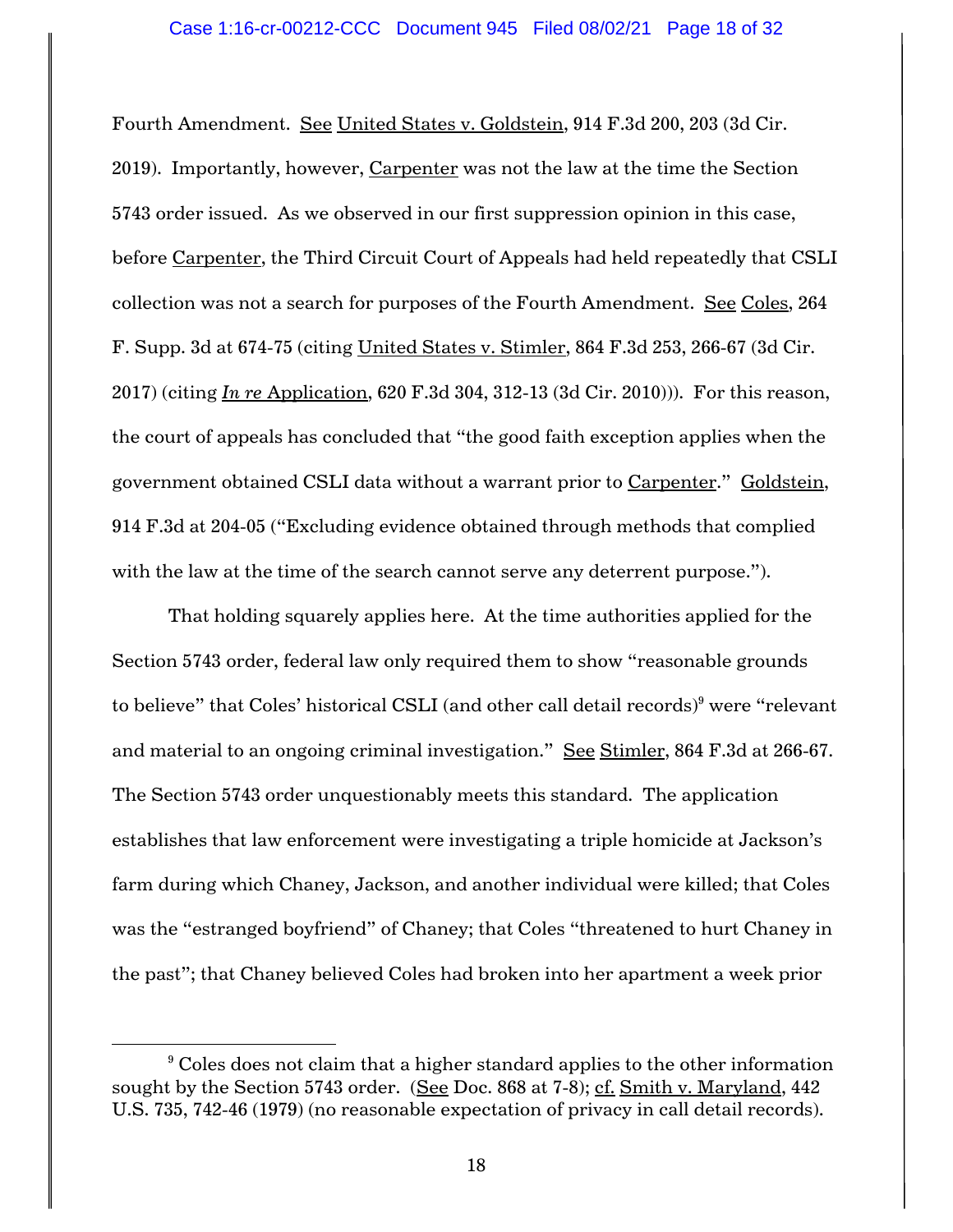to her murder; and that Chaney had sent a text message to Jackson "that if she ended up dead, 'Kevin' did it." (Doc. 821-1 at 3). On these facts, Judge Krom could readily find that information about Coles' location and contacts in the weeks and months preceding Chaney's murder was relevant and material to the ongoing criminal investigation into her death. $^{\rm 10}$  The government thus "complied with the law at the time of the search," see Goldstein, 914 F.3d at 204-05, and we will deny Coles' motion to suppress the historical CSLI and other records obtained pursuant to the Section 5743 order.

#### **b. Section 5773 Order**

Coles also challenges the Section 5773 order, which authorized collection of his real-time CSLI, for lack of probable cause. The Supreme Court did not address in Carpenter whether collection of real-time CSLI data is a search subject to the Fourth Amendment's warrant requirement, see Carpenter, 138 S. Ct. at 2220 ("We do not express a view on matters not before us: real-time CSLI or 'tower dumps.'"), and our court of appeals has not yet confronted that question. The Seventh Circuit has suggested Carpenter should be read narrowly to apply only to historical and not real-time CSLI. See United States v. Hammond, 996 F.3d 374, 389-92 (7th Cir. 2021) (noting Carpenter's particular concern with the "retrospective quality" of historical CSLI and finding defendant had no reasonable expectation of privacy in six hours

 $10$  We agree with the government that the Section 5743 order's failure to make an explicit finding of materiality is not fatal. It can be reasonably inferred from Judge Krom's references to Section 5743 in issuing the order that she found the requirements of both relevance and materiality to be satisfied. (See Doc. 821-1 at 8, 10 (citing 18 PA. CONS. STAT. § 5743)).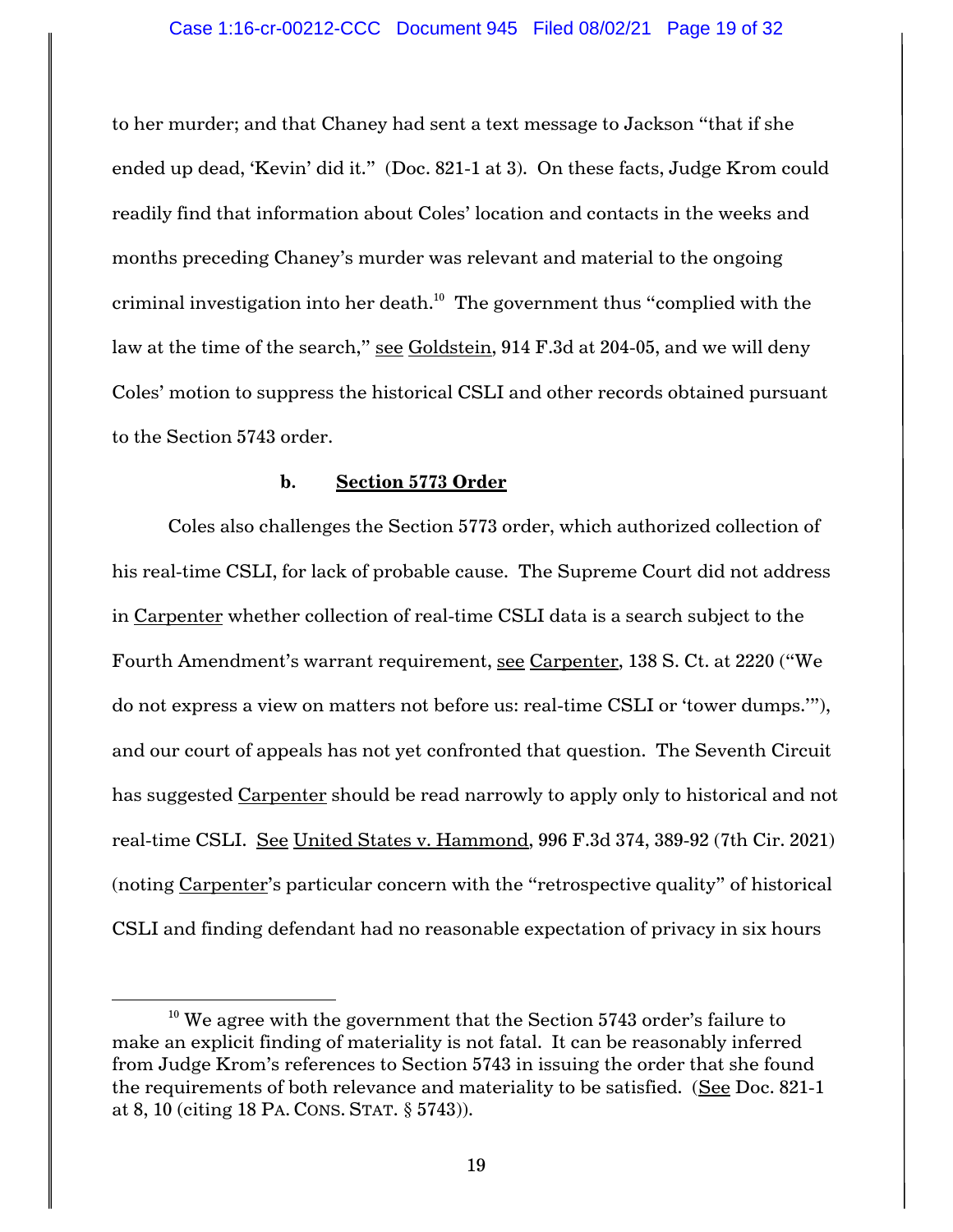of real-time CSLI (quoting Carpenter, 138 S. Ct. at 2218)). Assuming *arguendo* that a heightened probable cause standard applies to both historical and real-time CSLI, we find it to be met here.

Our Supreme Court views probable cause as an amorphous concept, "not readily, or even usefully, reduced to a neat set of legal rules." See Ornelas v. United States, 517 U.S. 690, 695-96 (1996) (quoting Gates, 462 U.S. at 232). In reviewing the probable cause finding *sub judice*, our job is "not to decide probable cause *de novo*," but to assess whether Judge Krom "had a substantial basis for concluding that probable cause existed." United States v. Stearn, 597 F.3d 540, 554 (3d Cir. 2010) (quoting Gates, 462 U.S. at 238). Probable cause for a Fourth Amendment search exists when, "given all the circumstances set forth in the affidavit . . . there is a fair probability that contraband or evidence of a crime will be found in a particular place." Id. (quoting Gates, 462 U.S. at 238).

Judge Krom had a substantial basis for concluding that probable cause existed to believe information relevant to the triple homicide investigation would be obtained by collecting Coles' real-time CSLI. The Section 5773 application was accompanied by an affidavit of probable cause authored by PSP Trooper Jeffrey Baney. (See Doc. 823-1). Trooper Baney's affidavit explains that three victims (Chaney, Jackson, and  $\text{Cole}^{11}$ ) were shot and killed at Jackson's farm on June 25, 2016. (Id. at 2). The affidavit then provides information about Coles, specifically:

 $11$  The affidavit of probable cause misspells Brandon Cole's last name as "COLES." (Doc. 823-1 at 2). Given the context supplied by the affidavit, we do not believe Trooper Baney's conflation of defendant *Coles*' name with victim *Cole*'s name impacted the finding of probable cause.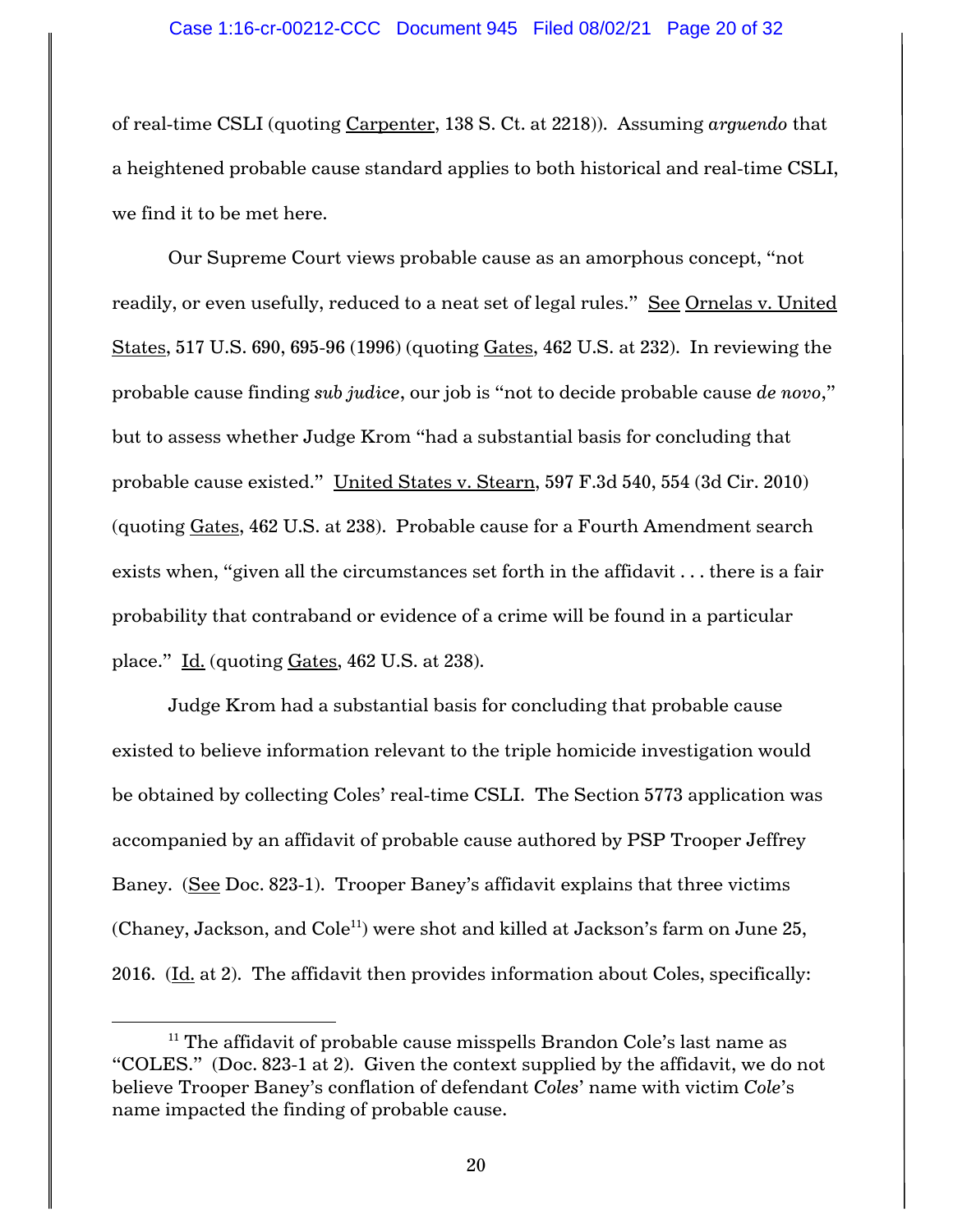- According to Chaney's mother, Coles and Chaney had been in a romantic relationship, Chaney "was afraid of" Coles, Coles "had threatened to hurt" Chaney in the past, and Chaney believed Coles had broken into her apartment one week before her murder. (See id.)
- According to codefendant Torey White, Chaney had introduced Coles to Jackson, Coles and Jackson exchanged drugs, Jackson "sold weapons" to Coles in the past, and Chaney had related to White "that if she were to be killed COLES would be the one to do it." (See id. at 2-3).
- According to Jackson's widow, she had observed Coles and Jackson "shooting weapons at the residence where the incident occurred," and, after the triple homicide, she checked the gun safe located in the barn where "weapons are normally kept" and reported that "they are unaccounted for." (See id. at 3).

These allegations provide a substantial basis for Judge Krom to find probable cause to believe evidence related to the triple homicide at Jackson's farm would be gleaned from collecting Coles' real-time CSLI. The affidavit links Coles to two of the three victims (Chaney and Jackson) and establishes that Coles had threatened Chaney and that she believed he would harm—indeed, would *kill*—her. (See id. at 2-3). It also establishes that Coles engaged in illegal activities (drug-trafficking and possibly unlawful sale of weapons) with Jackson at the farm and that Chaney was aware of Coles' illegal activities, establishing a potential motive. (See id.) In addition, it reveals that Coles had been seen shooting firearms with Jackson at the crime scene and that the firearms regularly stored there were missing after the triple homicide.  $(See id.)$  These facts supply a substantial basis for Judge Krom's conclusion that there was probable cause to believe real-time CSLI from Coles' cell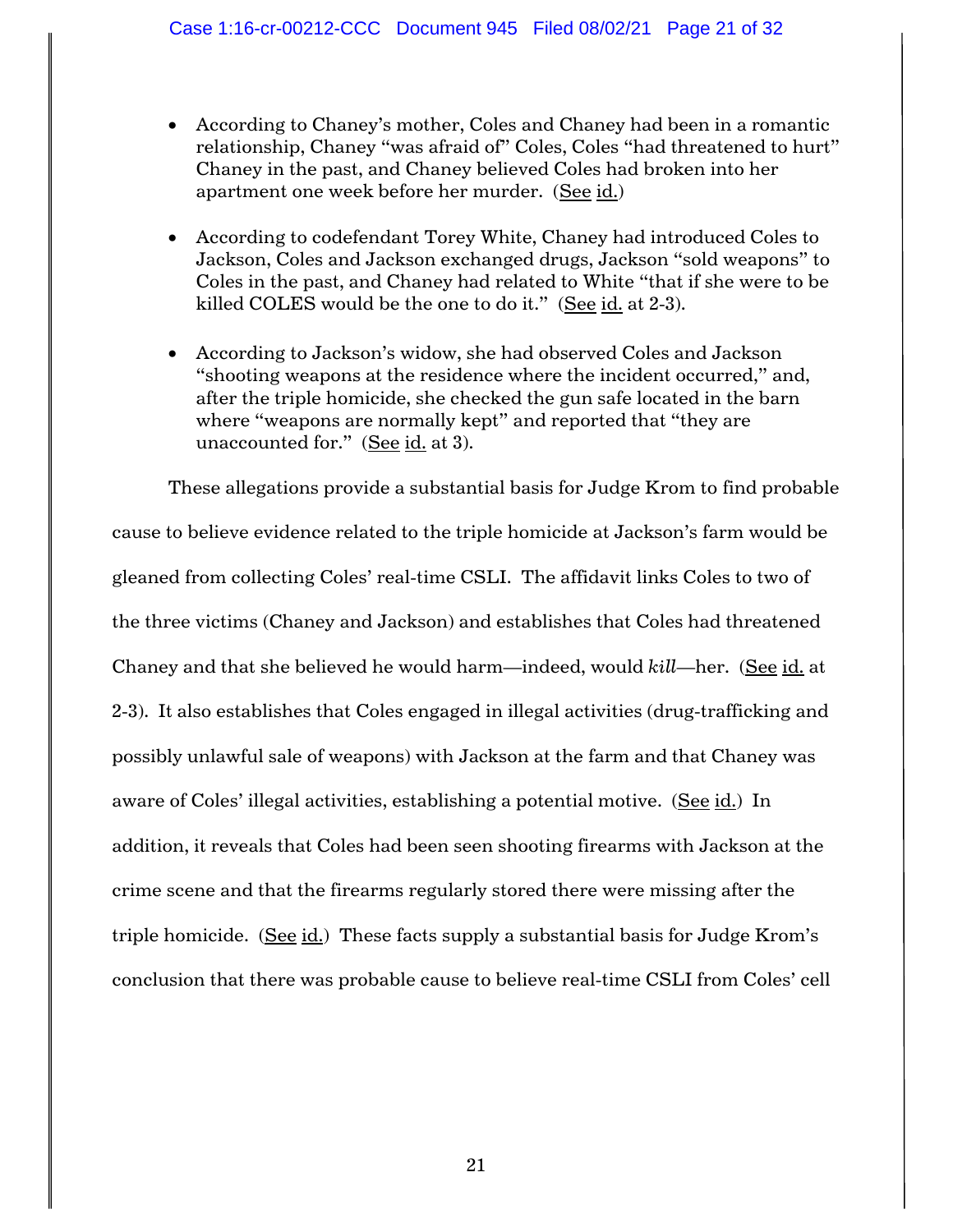phone would provide information relevant to the triple homicide investigation, including but not limited to Coles' physical location. 12

### **3.** *Material Omission*

Coles further argues that the Section 5773 affidavit omitted information material to the assessment of probable cause. Specifically, Coles claims Trooper Baney knowingly or recklessly omitted from his affidavit that codefendant Torey White—one of three witnesses whose statements feature in the affidavit—was a prime suspect in the triple homicide and had displayed reactions "indicative of deception" during a polygraph examination about the triple homicide two days prior. (See Doc. 867 at 4, 12-15).

A criminal defendant may challenge the truthfulness of factual statements in an affidavit of probable cause through what is commonly known as a Franks hearing. If a defendant makes "a substantial preliminary showing" that the affidavit in question contains a false statement or omission which was both knowingly or recklessly made and material to the probable cause finding, the court must conduct an evidentiary hearing to examine the sufficiency of the affidavit. See United States v. Aviles, 938 F.3d 503, 508 (3d Cir. 2019) (citing Franks, 438 U.S. at

 $12$  The cases Coles cites to support his claim that this affidavit creates nothing more than "mere suspicion" are distinguishable. See Wong Sun v. United States, 371 U.S. 471, 479-80 (1963) (no probable cause to arrest defendant James Wah Toy when only information available was statement from first-time informant that "a person described only as 'Blackie Toy,' the proprietor of a laundry somewhere on Leavenworth Street, had sold one ounce of heroin"); United States *ex rel.* Campbell v. Rundle, 327 F.2d 153, 163 (3d Cir. 1964) (no probable cause to search when affidavit alleged no facts and no crime and officer stated only that he had "just cause to suspect that articles and instruments to procure abortions are possessed" in the property to be searched).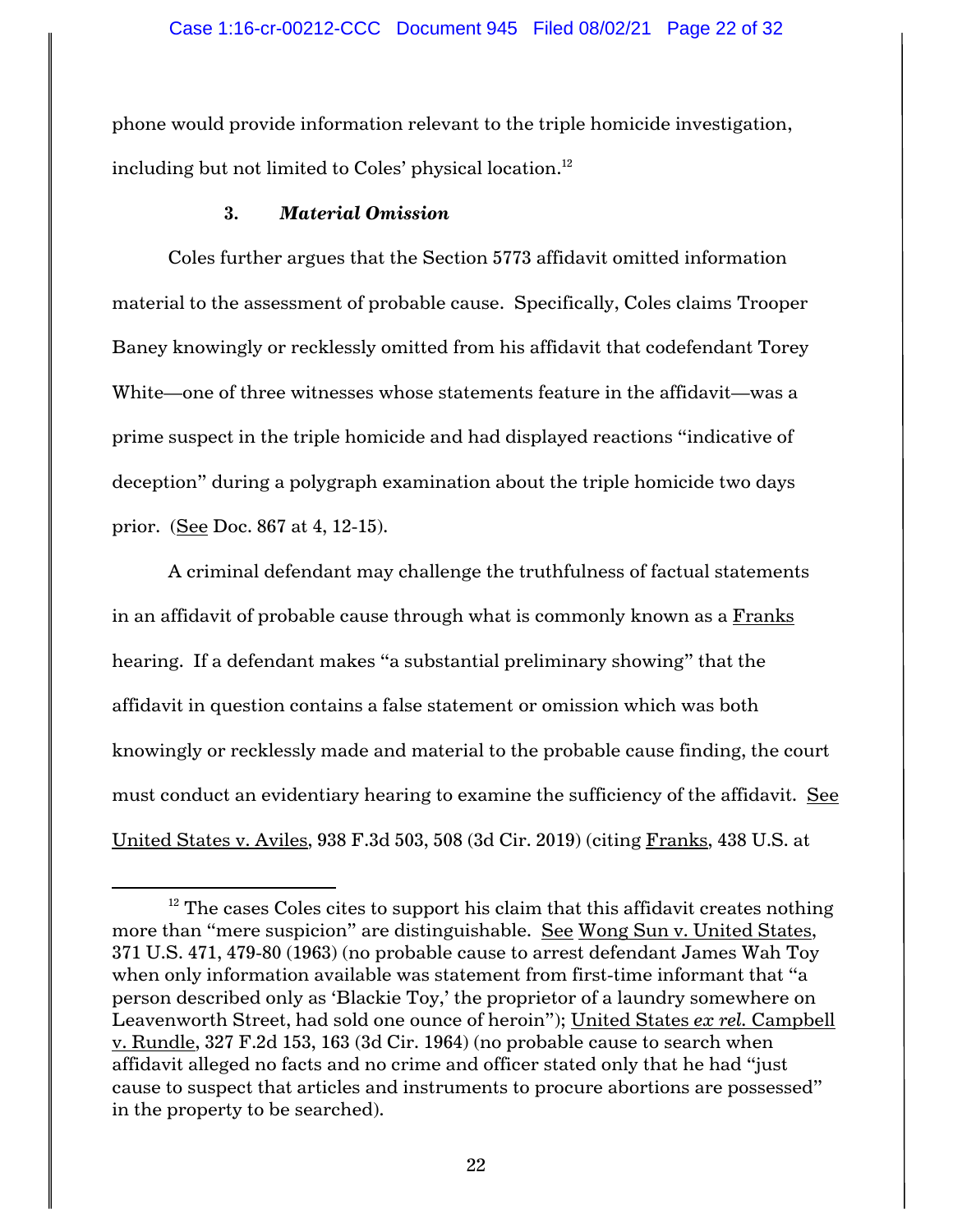155-56); United States v. Yusuf, 461 F.3d 374, 383 (3d Cir. 2006)). However, if the information challenged by the defendant is immaterial—that is, unnecessary to the finding of probable cause—no hearing is required. See id. at 508-09; see also United States v. Gordon, 664 F. App'x 242, 245 (3d Cir. 2016) (nonprecedential).

As a threshold matter, Coles does not allege, much less make a "substantial preliminary showing," that Trooper Baney *knew* White was a prime suspect in the triple homicide investigation or had provided deceptive answers during a polygraph examination on June 27, 2016, two days prior to the Section 5773 application. The PSP officers who attended the examination (Corporal Nicholas Bloschichak and Trooper Jeremy Matas) plainly were aware of it, (see Doc. 823-2 at 2-4), but Coles does not allege in his motion or brief that *Trooper Baney* knew about it when he signed his affidavit on June 29, 2016, (see Doc. 823-4 ¶¶ 2-5; Doc. 867 at 2-4, 12-14). Moreover, the polygraph report itself is dated August 2, 2016—three days *after* the Section 5773 affidavit. (See Doc. 823-2 at 2). There is no indication in the report that Trooper Baney was present during or aware of the polygraph examination and no indication in the record that he was made aware of the results before the report was approved. Accordingly, Coles has not made a substantial preliminary showing that Trooper Baney knowingly or recklessly omitted information about White's status as a suspect or his polygraph results from his Section 5773 affidavit.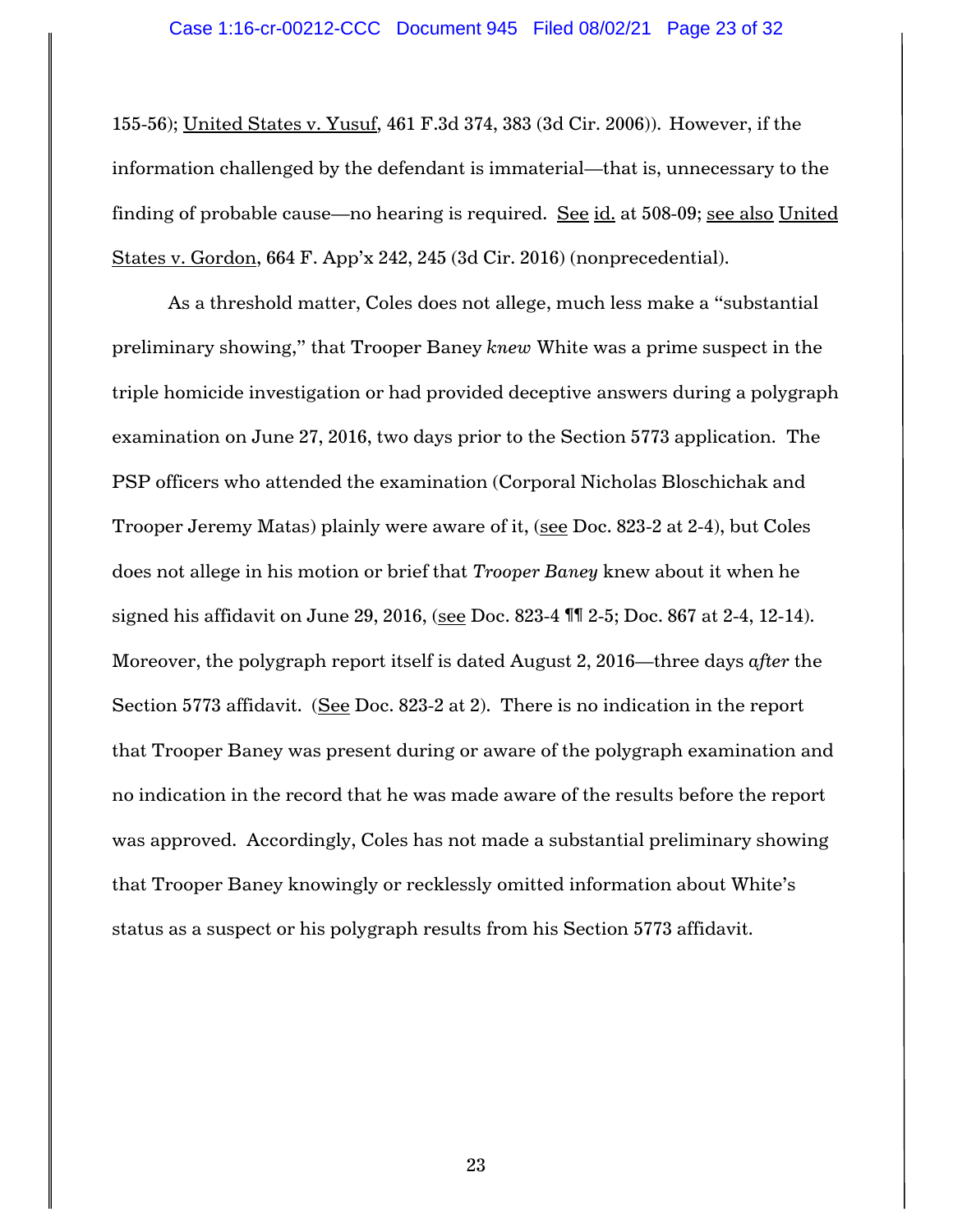Assuming *arguendo* that the omission was knowingly or recklessly made,

Coles also has not shown that the omitted information was material. $^{\rm 13}$  We assess

materiality of an omission by inserting the missing information and determining

whether the "corrected" affidavit would still establish probable cause. See Yusuf,

461 F.3d at 383-84; see also Dempsey v. Bucknell Univ., 834 F.3d 457, 470 (3d Cir.

2016) (instructing courts to perform "literal, word-by-word reconstructions of

challenged affidavits").

Reconstructing the affidavit to include the omitted information still

supplies probable cause to support the Section 5773 order. The reconstructed

affidavit would read:

2. On 06/25/16 at approximately 2327 hours, PSP Chambersburg was notified by Torey WHITE that his brother was "tied up and bleeding" in a barn at the address of 11026 Welsh Run Rd. Montgomery Twp., Franklin County.

3. Upon arrival of PSP Troopers to the scene, it was found that there were two deceased persons and one person severely injured. There was also a fire in the barn. Upon further examination it was found that the individual that was severely injured was Philip JACKSON (occupant of residence). He was flown to York Hospital with life threatening injuries. Jackson later died of his injuries. Inside of the barn a black male identified as Brandon

 $13$  We agree with Coles, and the government apparently does not dispute, that it would be material to the review of a warrant application to learn that one of three witnesses whose accounts were relied upon in the probable cause affidavit had failed his own polygraph two days prior and was himself a prime suspect in the investigation. Cf. United States v. Glover, 755 F.3d 811, 817 (7th Cir. 2014) (holding affiant's "complete omission of known, highly relevant, and damaging information about [witness's] credibility" deprived judge of information material to probable cause determination). If the information about White's credibility was known to Trooper Baney, it should have been included in his affidavit.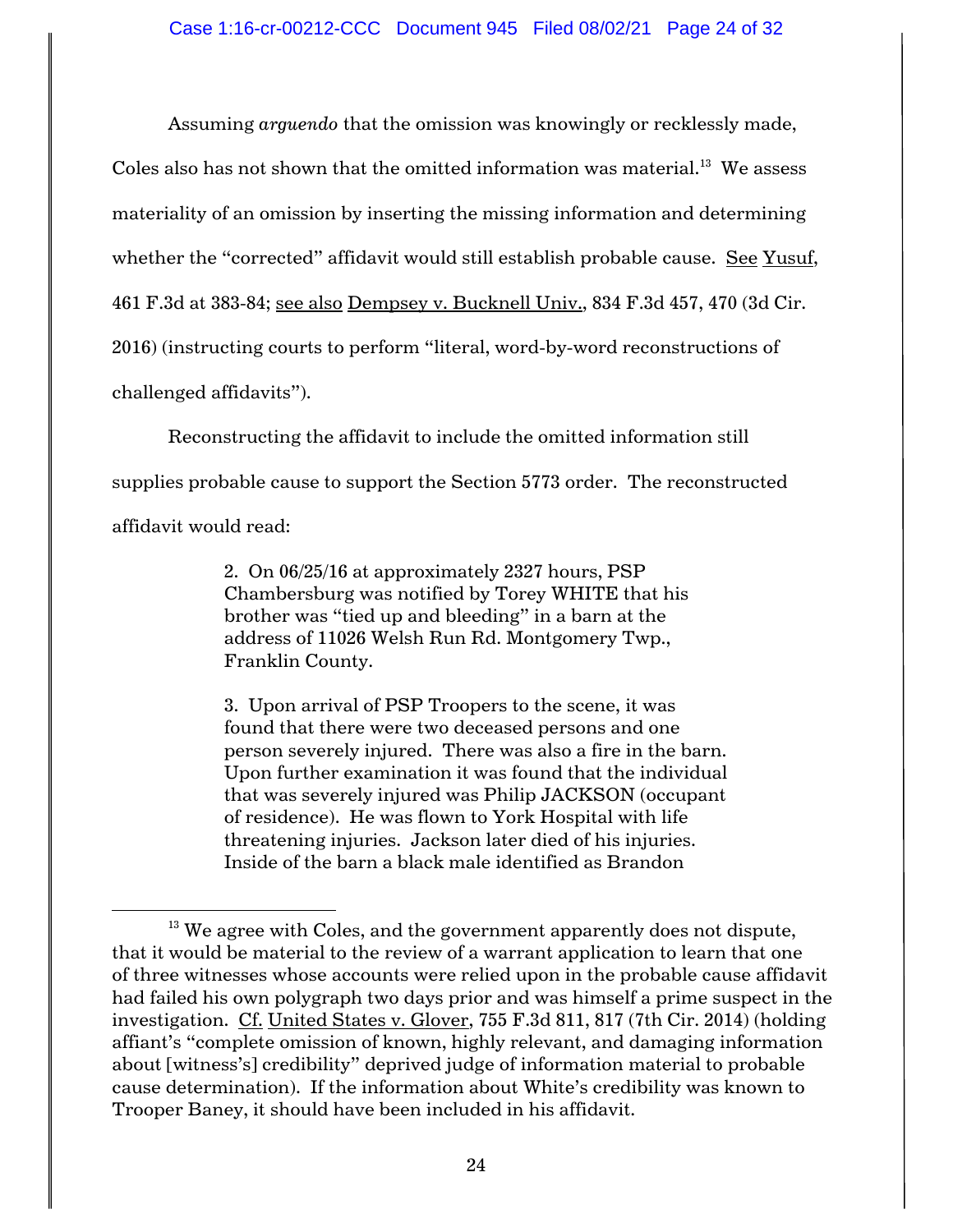COLES, B/N-M, 47 YO was found bound and deceased. A second individual inside of the barn was also located and identified as, Wendy CHANEY, W-N/F, 39 YO, that was found bound and deceased. It was later determined all three individual [sic] had been shot.

4. Through the course of this investigation various interviews have been conducted with the victim's families and associates. During the course of an interview with Lucille Maria CHANEY who is the mother of one of the victims Wendy CHANEY it was discovered that Wendy was in a romantic relationship with an individual identified as Kevin COLES B-N/M, 30 YO. Lucille CHANEY also related in the same interview that Wendy believed approximately one week prior to this incident COLES had broken into her apartment and stole an iPad. Lucille went on to relate that Wendy had related that she was afraid of COLES and that he had threatened to hurt her in the past.

5. During the course of an interview with Torey WHITE information was discovered indicating that COLES had known two of three victims. WHITE related that Wendy CHANEY had introduced COLES to Philip JACKSON. WHITE went on to further relate that he too was in a romantic relationship with Wendy CHANEY. WHITE related that CHANEY had told him that COLES and JACKSON would exchange drugs. WHITE related that JACKSON at one point also sold weapons to COLES. WHITE added that CHANEY related that if she were to be killed COLES would be the one to do it. WHITE related that he told CHANEY at various times to avoid COLES. *It should be noted that WHITE is also a prime suspect in the triple homicide and that WHITE provided responses deemed deceptive by the polygraph examiner during a polygraph examination on June 27, 2016, about his involvement in the triple homicide.*

6. During the course of an interview with Philip JACKSON's wife Amber JOHNSON it was discovered that JOHNSON had observed COLES with JACKSON shooting weapons at the residence where the incident occurred. During the course of JOHNSON checking the residence to account for missing items she related that a gun safe located in the barn where the incident occurred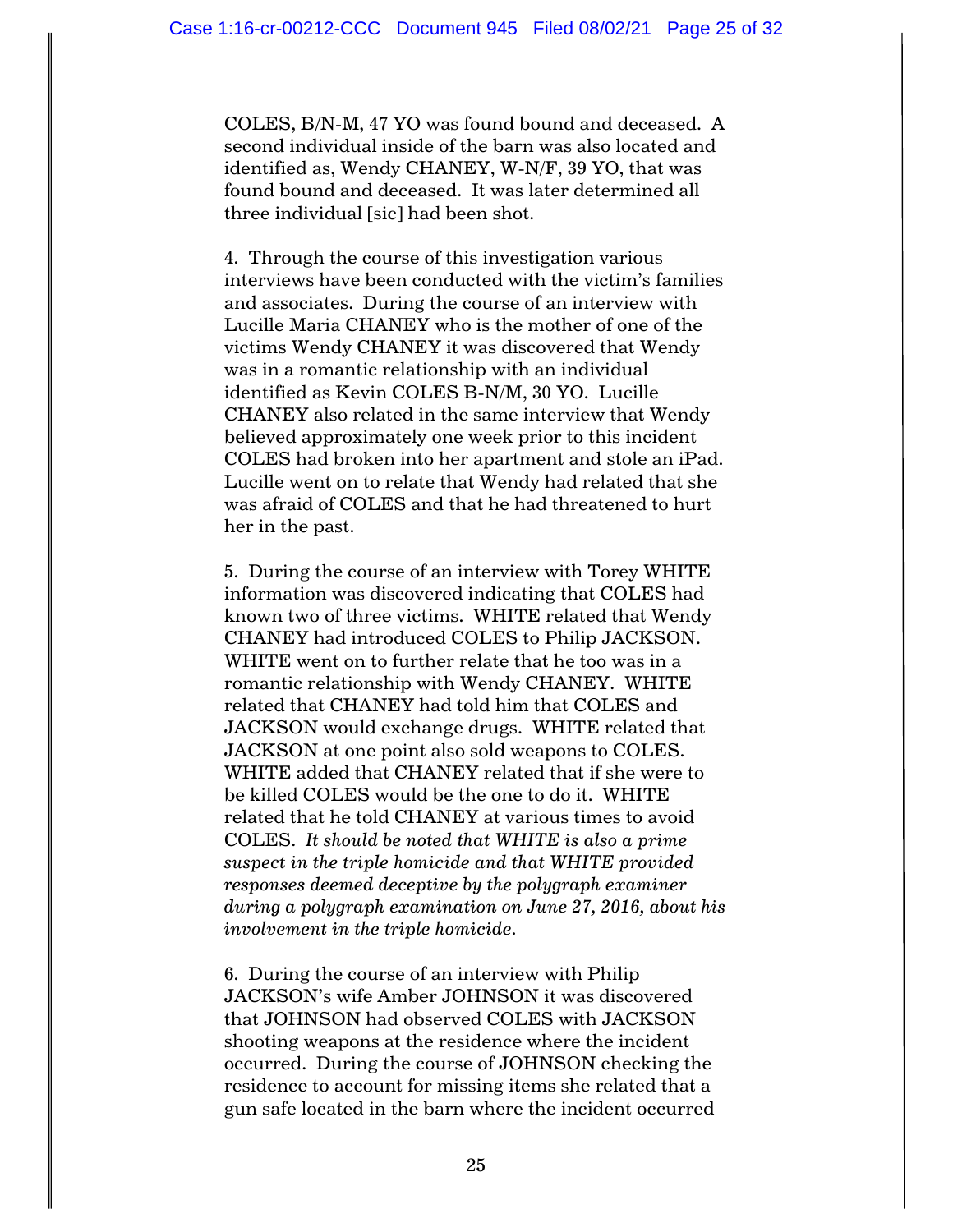was empty. JOHNSON related that weapons are normally kept in that safe and they are unaccounted for. During a search of the residence by the Pennsylvania State Police the weapons were not located either.

(See Doc. 823-1 at 2-3 (reconstructed additions in italics)).

The information about White's credibility, while relevant, does not defeat a finding of probable cause. It is not at all clear that Judge Krom would have outright rejected *all* statements attributable to White based on this information. Most of his relevant statements are generally corroborated by two additional witness accounts set forth in the affidavit. See, e.g., United States v. Carney, 717 F. App'x 185, 187 (3d Cir. 2018) (nonprecedential) (omission of information about informant's credibility immaterial when other facts corroborated informant's statements); United States v. Brooks, 358 F. Supp. 3d 440, 475 (W.D. Pa. 2018) (omission of alleged impeaching information about complainants immaterial when, *inter alia*, corroborated by other physical evidence). White's statement that Chaney suspected Coles might kill her, for example, is consistent with Chaney's mother's statement that Chaney was afraid of Coles, that he had threatened Chaney previously, and that Chaney suspected he had broken into her apartment a week before the triple homicide. (See Doc. 823-1 at 2-3). Similarly, White's statement that Jackson sold weapons to Coles is consistent with Jackson's wife's statement that she observed Coles and Jackson shooting weapons on the property. (See id.)

Moreover, even if we were to fully extract White's statements, the affidavit still contains enough facts to establish probable cause to believe Coles' cell phone might contain information about the triple homicide, namely: that Coles was in a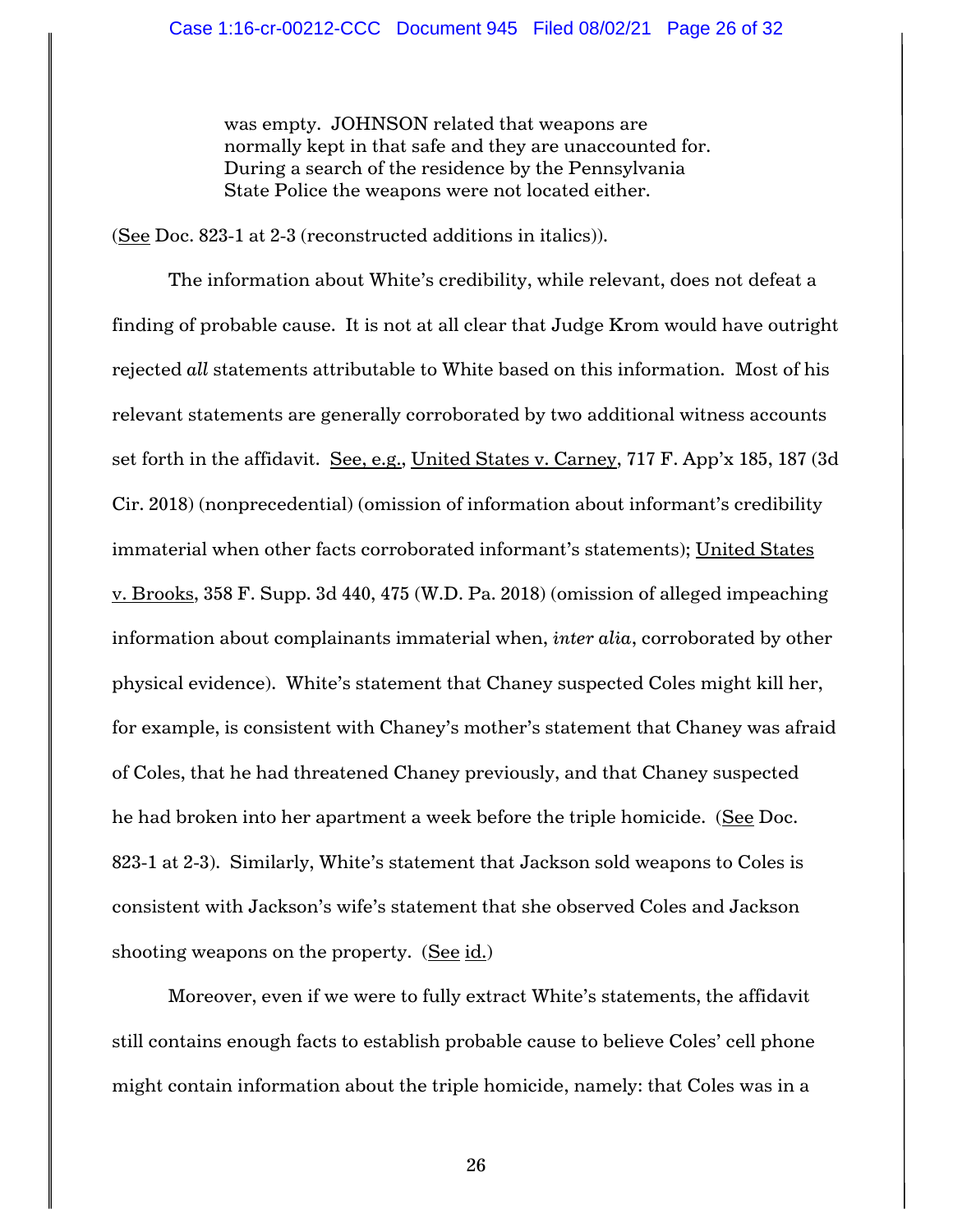romantic relationship with one victim (Chaney) and was associated with another (Jackson), that Coles had threatened Chaney in the past and had possibly broken into her apartment a week prior to her murder, and that Chaney was found shot to death on a property with which Coles was familiar and where Coles had been observed shooting firearms with another of the victims. (See id.) We will thus deny Coles' motion to the extent it is premised on an alleged material omission.

#### **4.** *Good Faith Exception*

Finally, even if we found merit in Coles' principal arguments, the good-faith exception to the exclusionary rule would apply. As we recently noted in addressing a codefendant's suppression motion, (see Doc. 906 at 26), courts will not suppress evidence obtained through a subsequently invalidated search warrant if officers acted in good faith, that is, "in the objectively reasonable belief that their conduct did not violate the Fourth Amendment." United States v. Leon, 468 U.S. 897, 918 (1984); see Stearn, 597 F.3d at 560 (quoting Leon, 468 U.S. at 918). The test is "whether a reasonably well trained officer would have known that the search was illegal despite the [judge's] authorization." United States v. Hodge, 246 F.3d 301, 307 (3d Cir. 2001) (quoting United States v. Loy, 191 F.3d 360, 367 (3d Cir. 1999) (quoting Leon, 468 U.S. at 922 n.23)). Our court of appeals has recognized four "rare" exceptions to this rule, only one of which is relevant here: evidence will be suppressed if "the warrant was based on an affidavit so lacking in indicia of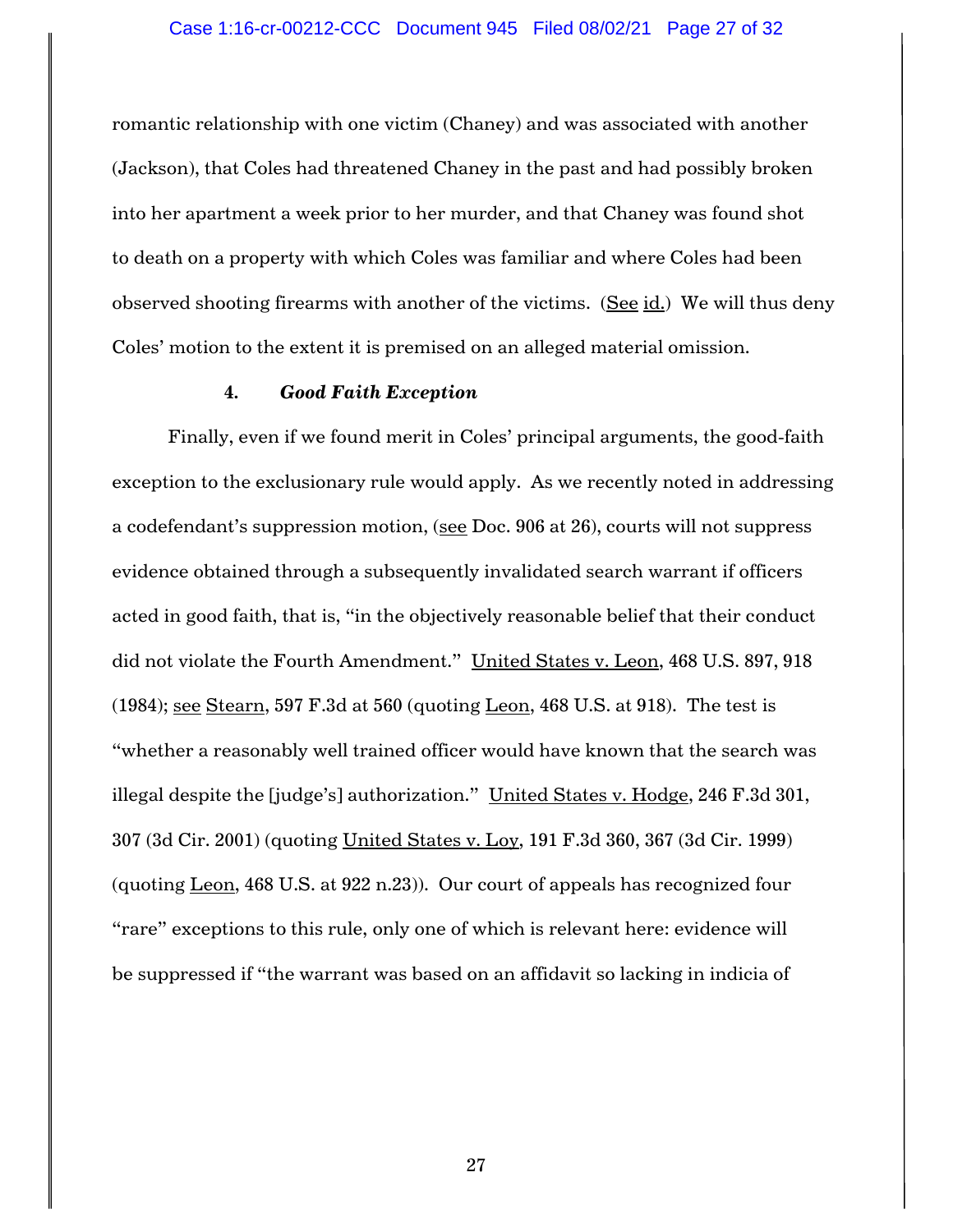probable cause as to render official belief in its existence entirely unreasonable."<sup>14</sup> See United States v. Pavulak, 700 F.3d 651, 664 (3d Cir. 2012) (quoting Stearn, 597 F.3d at 561 & n.19 (internal quotation marks and citations omitted)).

Trooper Baney's belief that probable cause existed to support real-time CSLI tracking of Coles' phone was reasonable under the circumstances. The supporting affidavit included information about Coles' relationship with Chaney and Jackson, two of the three victims; his connection to the scene of the triple homicide; and his threats to Chaney, his suspected recent burglary of her apartment, and her fear of him as reported to multiple people. The affidavit offers enough information to permit a reasonable law enforcement officer to believe—and to lead Judge Krom to conclude—that probable cause to collect Coles real-time CSLI existed. Cf. Hodge, 246 F.3d at 307-08 (noting "mere existence of a warrant typically suffices to prove that an officer conducted a search in good faith and justifies application of the good faith exception" (citing Leon, 468 U.S. at 922)).

We also agree with the government that the drastic sanction of exclusion would net little deterrent value under these circumstances. The Supreme Court has explained that "the deterrence benefits of exclusion 'var[y] with the culpability of the law enforcement conduct' at issue." Davis v. United States, 564 U.S. 229, 238  $(2011)$  (quoting Herring v. United States, 555 U.S. 135, 143  $(2009)$ ). The sanction of

 $14$  A second exception applies when "the magistrate issued the warrant in reliance on a deliberately or recklessly false affidavit." See Pavulak, 700 F.3d at 664 (quoting Stearn, 597 F.3d at 561  $\&$  n.19 (internal quotation marks and citations omitted)). We found *supra* that Coles has not made a showing that the omitted information was either deliberately or recklessly omitted from the affidavit.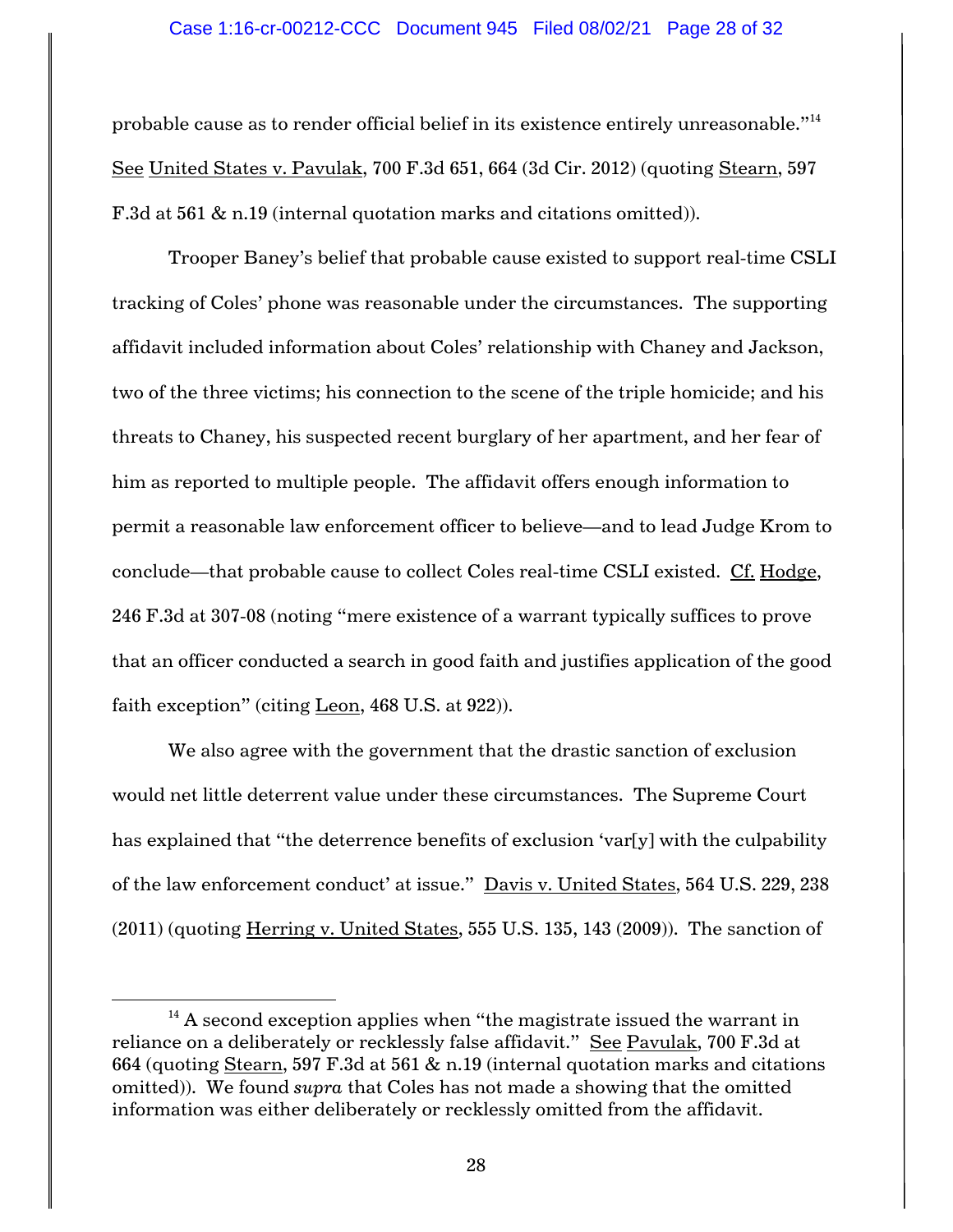exclusion "is appropriate only where law enforcement conduct is both 'sufficiently deliberate' that deterrence is effective and 'sufficiently culpable' that deterrence outweighs the costs of suppression." United States v. Katzin, 769 F.3d 163, 171 (3d Cir. 2014) (quoting Herring, 555 U.S. at 144). As a general rule, only when police "exhibit deliberate, reckless, or grossly negligent disregard for Fourth Amendment rights" will the deterrent value of exclusion "tend[] to outweigh the resulting costs." Davis, 564 U.S. at 238 (quoting Herring, 555 U.S. at 144) (internal quotation marks omitted).

There is no indication of deliberate, reckless, or grossly negligent conduct in this case. *Per contra*, law enforcement officers objectively and reasonably believed their conduct was lawful—based on the facts set forth in the affidavit of probable cause and judicial approval of the search. Under such circumstances, "exclusion cannot 'pay its way.'" Id. (quoting Leon, 468 U.S. at 907 n.6). We thus hold, in the alternative, that the good-faith exception to the exclusionary rule applies to the realtime CSLI order. 15

 $15$  Coles remonstrates that this case presents "an important opportunity" to communicate to state court prosecutors that noncompliance with state statutory procedures will not be tolerated in federal court. (See Doc. 900 at 7-8). We reiterate what our court of appeals observed in Rickus: "We are not insensitive to the claim that we should not encourage state officials to violate principles central to the state's social and governmental order. But sanctions already exist to control the state officer's conduct. He is 'punished' by the exclusion of evidence in the state criminal trial, and the state can, if it chooses, enforce its policies with respect to its own officers by permitting civil suits. We are persuaded that the additional deterrent effect to be gained from excluding this evidence in federal trials for federal offenses is small, and is far outweighed by the costs to society of excluding the evidence." See Rickus, 737 F.2d at 364 (internal citations omitted).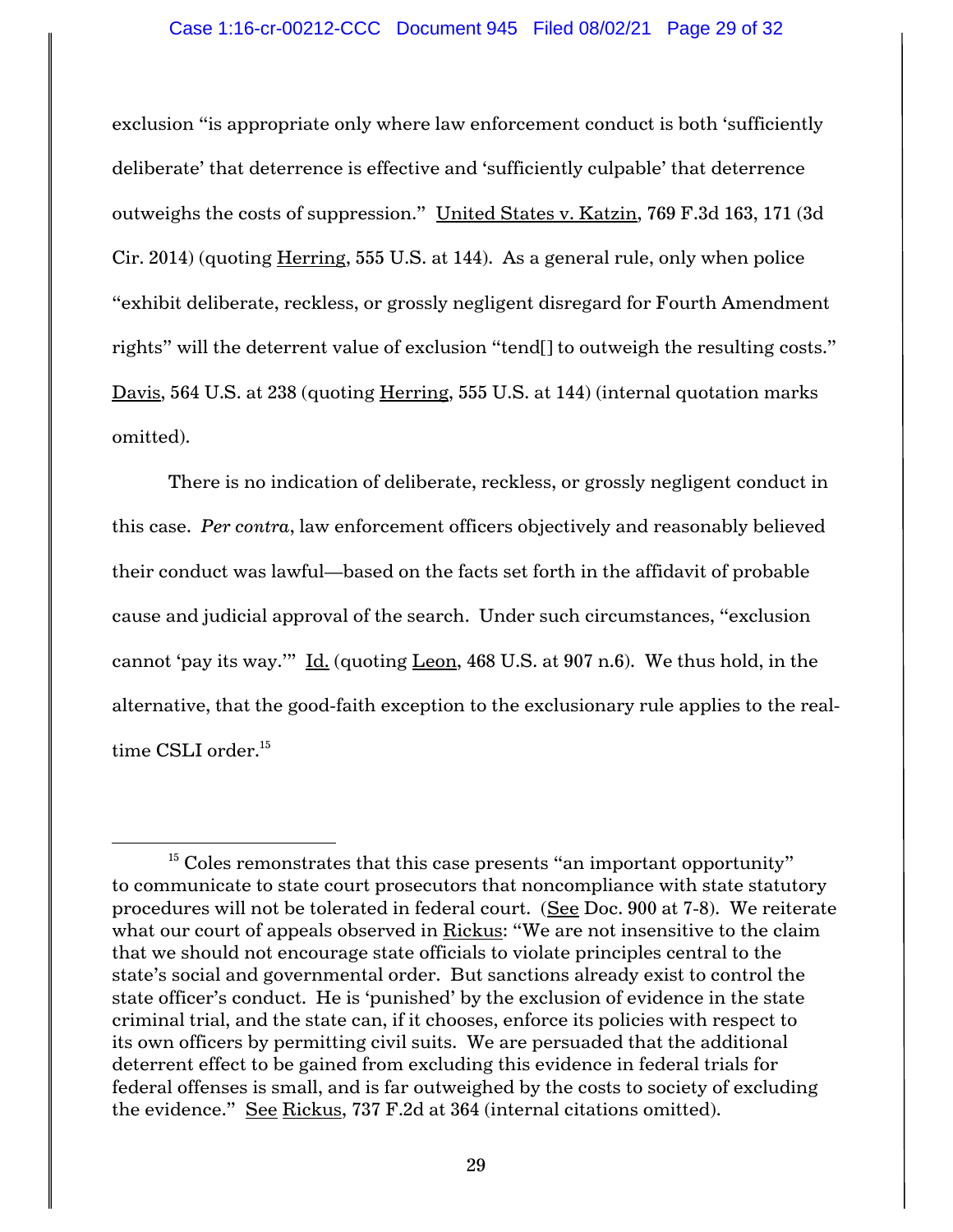### **C. Post-Arrest Statements**

Finally, Coles moves to suppress all statements made to PSP investigators during his post-arrest interview on July 7, 2016. We detailed the legal landscape concerning statements made during custodial interrogation in our first suppression opinion in this case. See Coles, 264 F. Supp. 3d at 681-83. Relevant to Coles' instant motion, statements made by a suspect during custodial interrogation are admissible only if police apprise the suspect of their rights under Miranda v. Arizona, 384 U.S. 436 (1966), and the suspect chooses to waive them knowingly and voluntarily. See Miranda, 384 U.S. at 444, 475. Once a suspect invokes the right to counsel, police must immediately cease interrogation until counsel is present. See Edwards v. Arizona, 451 U.S. 477, 484-85 (1981).

After Coles' arrest on the New York state parole warrant on July 7, 2016, officers transported him to the Hagerstown Police Department, where he was met and interviewed by PSP Corporal Decker and Trooper Cox. Trooper Cox began the interview by reading Coles his Miranda rights. (See Doc. 819-2 at 2:18-3:7). Coles proceeded to speak with the PSP officers and answer their questions for a few minutes. (See id. at 3:9-7:14). Three minutes and 54 seconds into the interview, Coles invoked his right to counsel, stating, "Well, I think I would like to ask for a lawyer at this point." (Id. at 7:15-16). Despite this clear invocation, Corporal Decker and Trooper Cox continued to ask Coles questions for roughly six minutes before terminating the interview. (See id. at 7:21-14:19).

The government appropriately concedes that the interrogation should have ceased at the moment Coles invoked his right to counsel. (See Doc. 875 at 24). We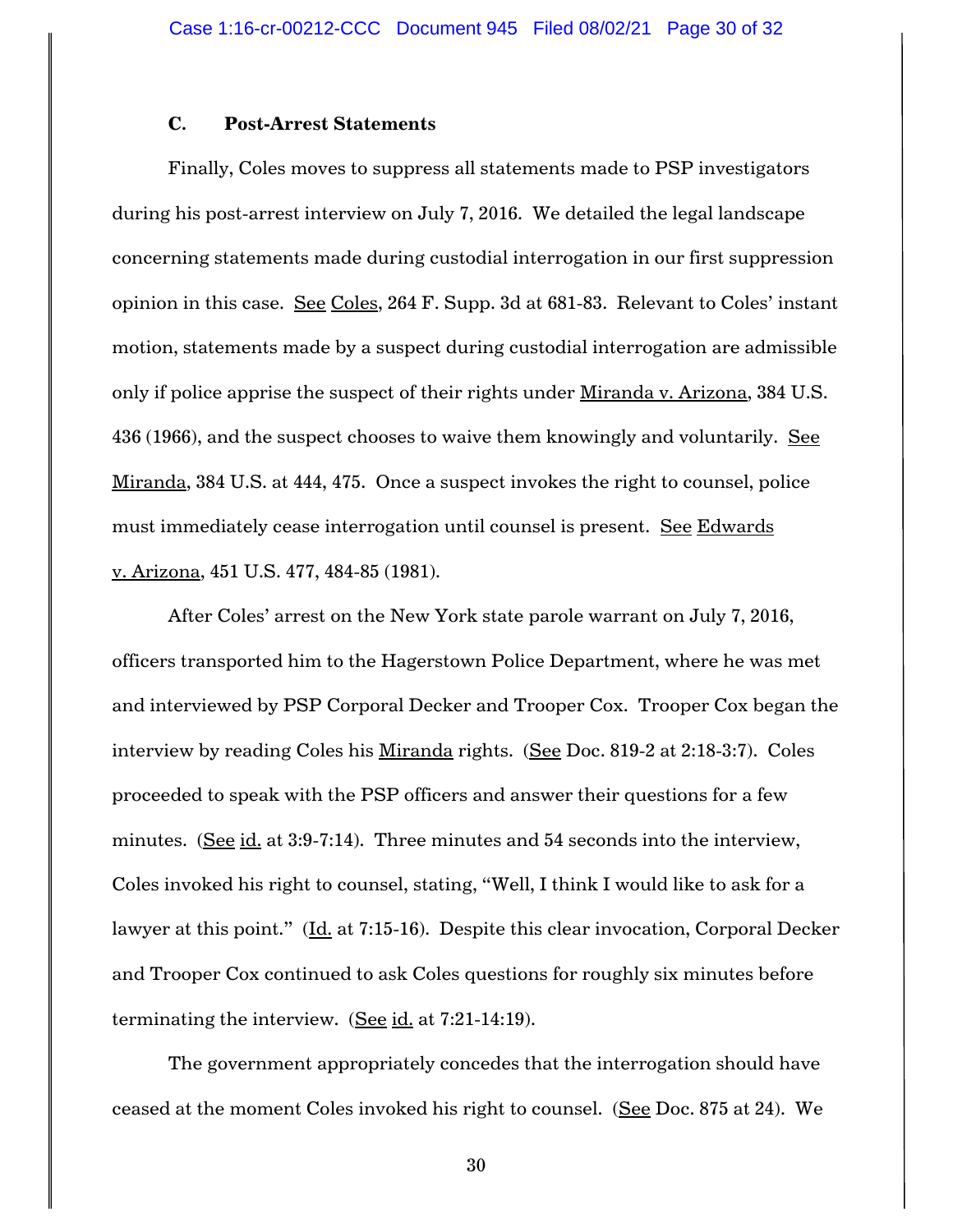agree. Coles clearly and unequivocally invoked his right to counsel, and Corporal Decker and Trooper Cox failed to scrupulously honor that invocation—indeed, to honor it at all. Instead, they proceeded to question him for another six minutes, during which Coles repeatedly invoked his Miranda rights. (See Doc. 819-2 at 9:9-11 ("I'm definitely stoppin' this question."); id. at  $10:4-6$  ("At this point in time, I'm definitely invokin' my right to what you call it, you know, to a lawyer.")). This postinvocation questioning constitutes a plain violation of Coles' constitutional rights. We will thus grant Coles' motion to the extent it seeks to suppress any statement Coles made after he invoked his right to counsel.

For his part, Coles concedes that no statement made after he waived his Miranda rights but before he invoked his right to counsel violated the Sixth Amendment. (See Doc. 900 at 13). And Coles does not suggest that there were any other constitutional infirmities with the interview up to that point. (See id. at 13-14; see also Doc. 869 at 2-5). He contends, however, that any statements made during that approximately four-minute window must nonetheless be suppressed based on arguments raised in his other motions—that the arrest on the New York state parole warrant and the orders authorizing CSLI collection were unlawful. (See Doc. 900 at 13-14). We have rejected those arguments above, and thus reject this contingent argument now. For these reasons, we will deny Coles' motion to suppress statements made prior to his invocation of his right to counsel during the July 7, 2016 interview.